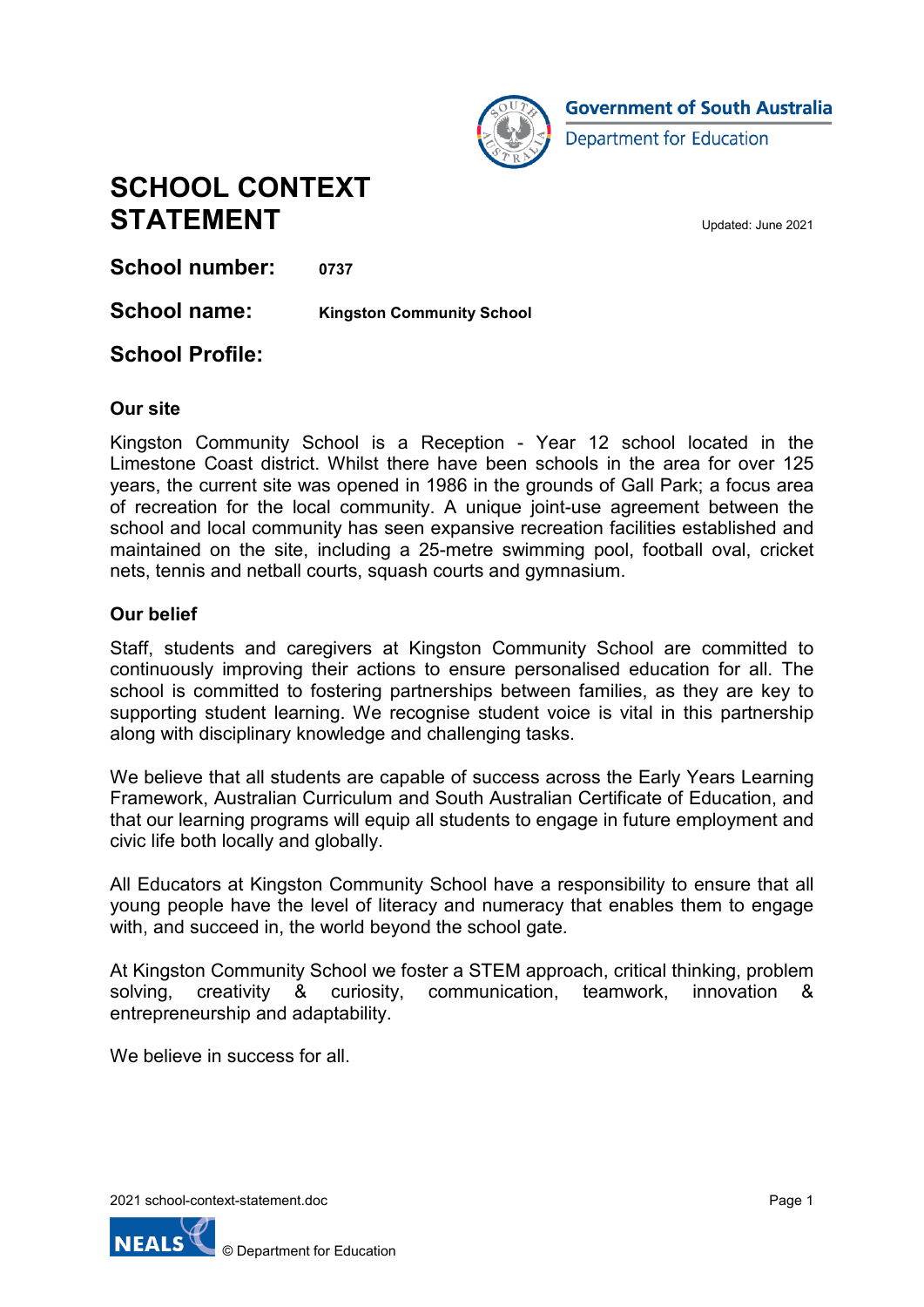### **Our facilities**

We prioritise small class sizes, particularly in Junior Primary and Senior Secondary areas, to ensure student success and provide students with access to a wide range of specialist facilities and teachers from an early age. Our specialist facilities include an expansive agricultural learning area, new STEM learning spaces including two makers spaces and a technology hub, a new senior science and science laboratories, drama and music suite, a refurbished technologies area with a laser cutter and 3D printers and a variety of physical education areas. In the past years there has been considerable investment in information technology infrastructure with the acquisition of new interactive SMART boards (STEM spaces) or data projectors in each classroom. Students in years 8-12 are issued with laptops to assist them with their learning, and all students have access to two dedicated technology areas, Ipads and computers on wheels (COWS). A \$4M capital builds project is near completion and includes a new Home Economics cooking room and techtiles space and a building consisting of 6 classrooms, 2 meeting rooms or withdrawal room sand a large break out space in the middle.

### **Our pathways**

Kingston Community School offers a diverse range of subject offerings consistent with the requirements of the Early Years Learning Framework, Australian Curriculum and South Australian Certificate of Education (SACE), as well as local needs. As such, a range of vocational and tertiary study pathways are offered to students, both on and offsite, in order to prepare them for post-school life. Our SACE results consistently exceed state averages and there is a strong tradition of students gaining access to high demand university courses across a wide range of learning areas. In 2020, 100% of Year 12 students achieved their SACE. Our senior secondary offerings include: Specialist Mathematics, Mathematical Methods, General Mathematics, Biology, Chemistry, Physics, Modern History, English Communication, Open Access German, Information Processing and Publishing, Workplace Practices, Technologies (Furniture), Technologies (welding), Agriculture, Food and Hospitality, Physical Education, Nutrition, Research Project A and B.

### **Our library**

The library is an outstanding facility available to both the school and community, offering both printed and online resources and access to over 13 million items through the statewide OneCard system. The library promotes lifelong learning and is a friendly place for families to come and share their love of reading with each other. Through the library, Kingston Community School offers early childhood education through Baby Bounce and Playgroup in Schools programs for 0-5 year olds, which promote learning through play and learning in everyday activities. These programs foster literacy and numeracy development, creativity and fun, and encourage families to learn and play together.

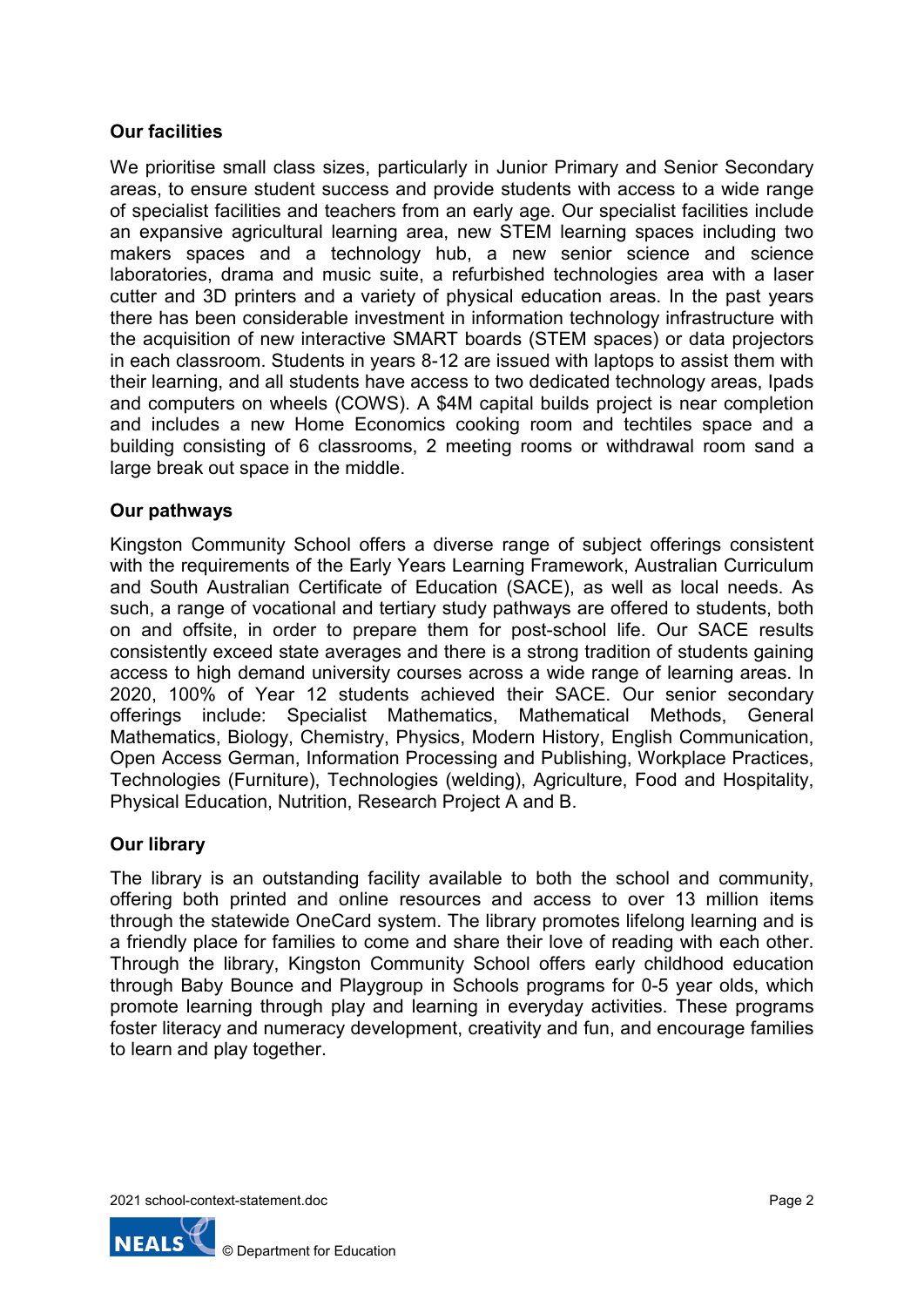### **Our staff**

Staff at Kingston Community School utilise the teaching standards described in the Australian Professional Standards for Teachers as the benchmark for their performance and are committed to continued professional development, including Learning Design Assessment and Moderation (LDAM) processes and diferentiation strategies to ensure students are provided with up-to-date and relevant learning opportunities to actively engage their interests and prepare them for their future career paths.

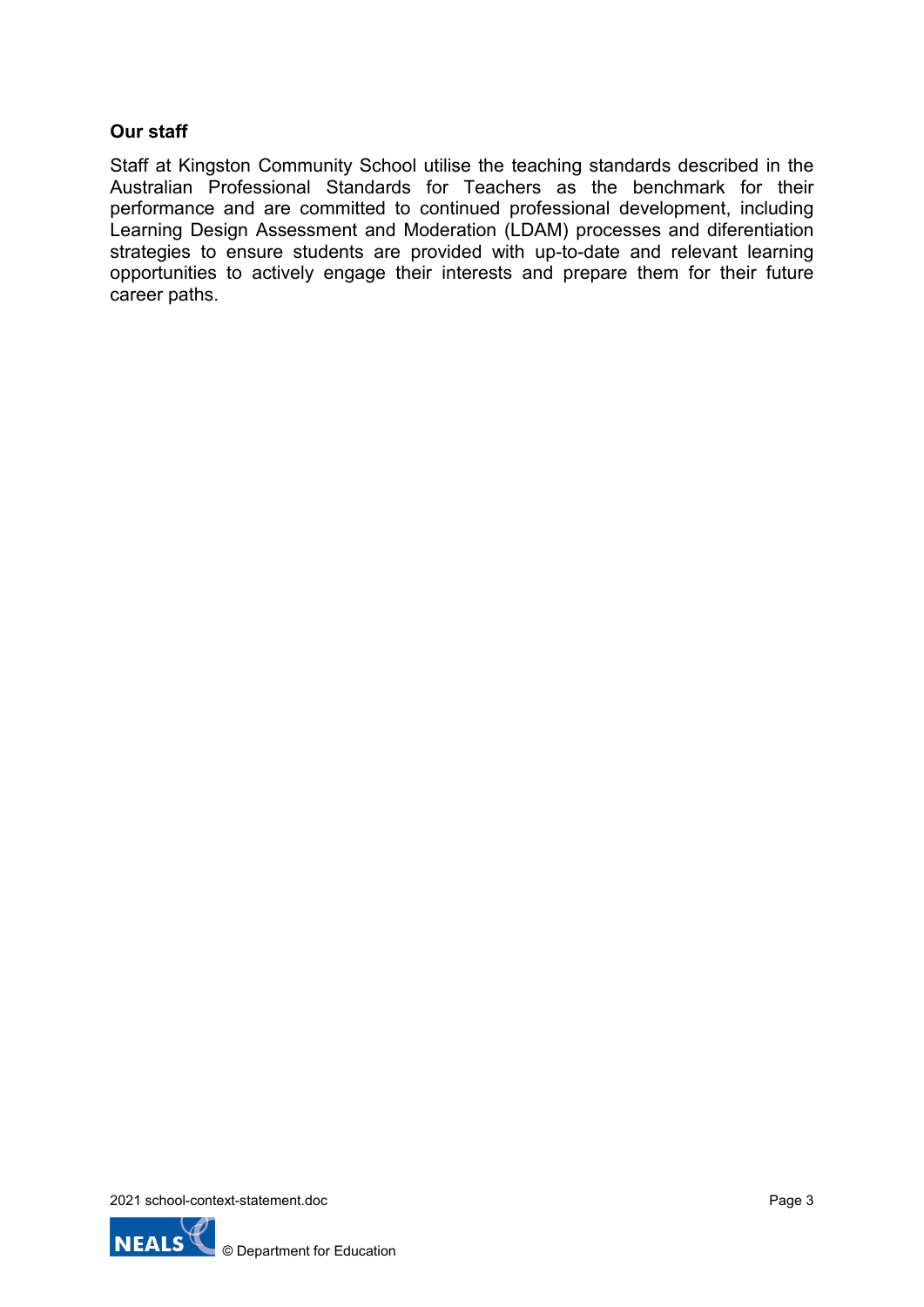# **1. General information**

- School Principal name: **Samantha Murdock**
- Deputy Principal's name, if applicable: **Jane Lyon**
- Year of opening: **1986 (Current Site)**
- Postal Address: **46 East Tce, Kingston SE SA, 5276**
- Location Address: **46 East Tce, Kingston SE SA, 5276**
- DECD Region: **SECAV**
- Geographical location ie road distance from GPO (km): **296Km**
- Telephone number: **08 8767 2677**
- Fax Number: **08 8767 2247**
- School website address: **www.kingstoncs.sa.edu.au**
- School e-mail address: **dl.0737.info@schools.sa.edu.au**
- Child Parent Centre (CPC) attached: **NO**
- Out of School Hours Care (OSHC) service: **NO**

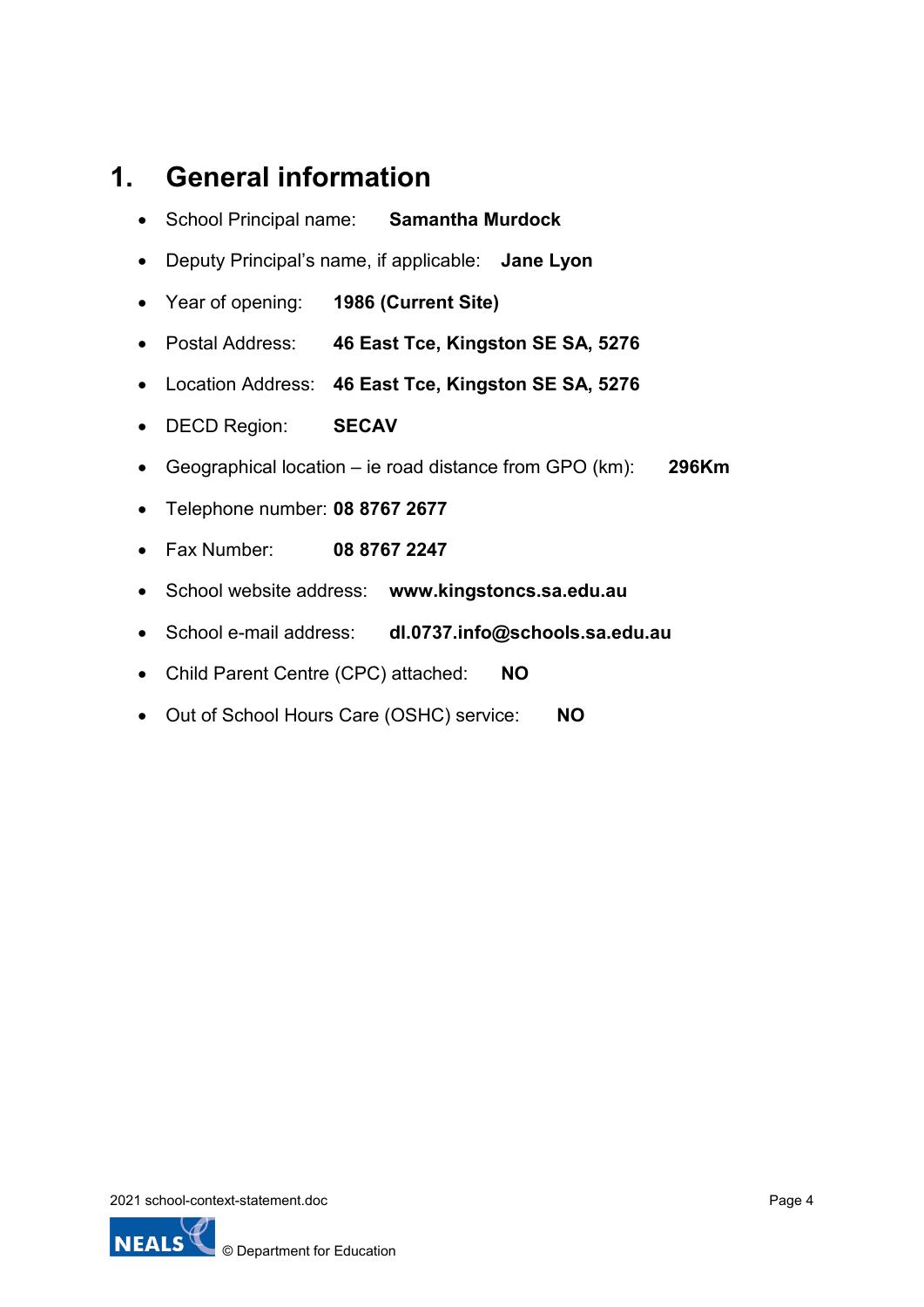| <b>Year Level</b> | <b>Year 2017</b> | <b>Year 2018</b> | <b>Year 2019</b> | <b>Year 2020</b> | <b>Year 2021</b> |
|-------------------|------------------|------------------|------------------|------------------|------------------|
| Reception         | 16               | 23               | 21               | 21               | 21               |
| Year 1            | 19               | 16               | 24               | 18               | 20               |
| Year <sub>2</sub> | 17               | 20               | 14               | 25               | 19               |
| Year 3            | 26               | 16               | 18               | 17               | 26               |
| Year 4            | 23               | 28               | 17               | 18               | 19               |
| Year 5            | 25               | 22               | 28               | 16               | 17               |
| Year <sub>6</sub> | 30               | 26               | 20               | 26               | 16               |
| Year 7            | 18               | 30               | 26               | 22               | 25               |
| Year <sub>8</sub> | 23               | 21               | 44               | 37               | 36               |
| Year 9            | 33               | 25               | 18               | 41               | 35               |
| Year 10           | 26               | 31               | 24               | 18               | 36               |
| Year 11           | 21               | 26               | 26               | 24               | 15               |
| Year 12           | 26               | 21               | 15               | 23               | 20               |
| Year 12P (Plus)   |                  |                  |                  |                  |                  |
| <b>Total</b>      | 303              | 305              | 295              | 306              | 305              |

## **February FTE student enrolment:**

| <b>Schoolcard</b>                 | <b>Year 2017</b> | <b>Year 2018</b> | <b>Year 2019</b> | <b>Year 2020</b> | <b>Year 2021</b> |
|-----------------------------------|------------------|------------------|------------------|------------------|------------------|
| School Card R-7                   | 25               | 35               | 23               | 29               |                  |
| School Card 8 -<br>12             | 27               | 20               | 16               | 22               | 18               |
| <b>Total</b><br><b>Schoolcard</b> | 52               | 55               | 39               | 51               | 35               |

| <b>Disabilities</b>                 | <b>Year 2017</b> | <b>Year 2018</b> | <b>Year 2019</b> |       | <b>Year 2020</b> | <b>Year 2021</b> |
|-------------------------------------|------------------|------------------|------------------|-------|------------------|------------------|
| Mainstream A                        | 6                | 6                |                  |       |                  |                  |
| Mainstream D                        | 5                |                  | 3                | Cat 1 | 4                | 3                |
| <b>High Sustained</b>               |                  |                  | າ                | Cat 3 | $\overline{2}$   |                  |
| Very High<br>Sustained              |                  |                  |                  | Cat 6 |                  |                  |
|                                     |                  |                  |                  | Cat 7 | $\overline{2}$   | າ                |
| <b>Total</b><br><b>Disabilities</b> | 11               | 11               | 9                |       | 13               | 10               |
| <b>ATSI</b>                         | 16               | 10               |                  |       |                  | 12               |

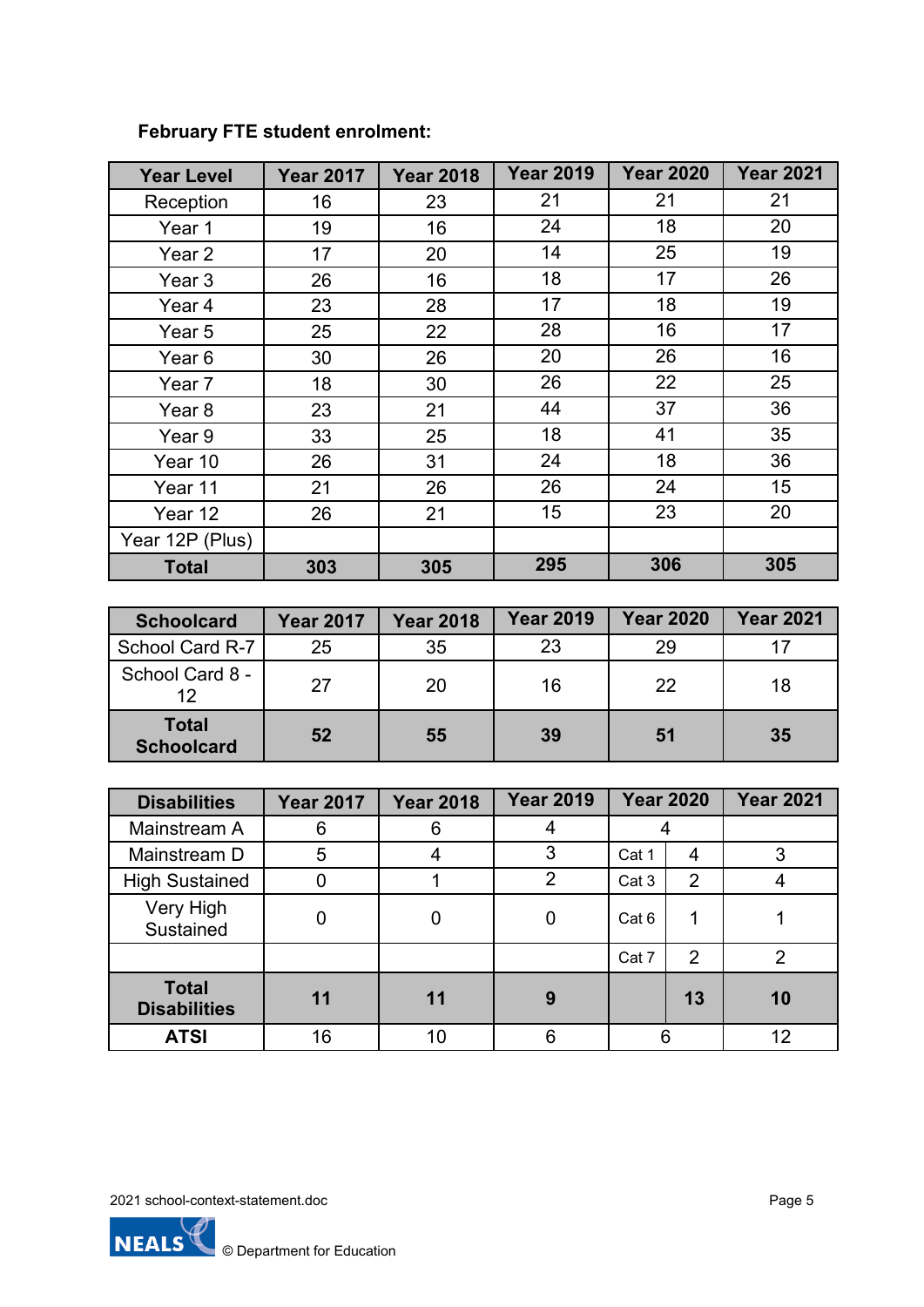**Student enrolment trends:** Student numbers are gradually declining. Indications are this trend will increase in 2022 as we move Year 7 into High School and gain an extra class from Robe Primary School. We are also expecting a large intake of 24 reception students in 2022. Traditionally some families also make the choice to send their children to private colleges in Adelaide at the Yr 9-10 transition point; this is now impacting secondary enrolments.



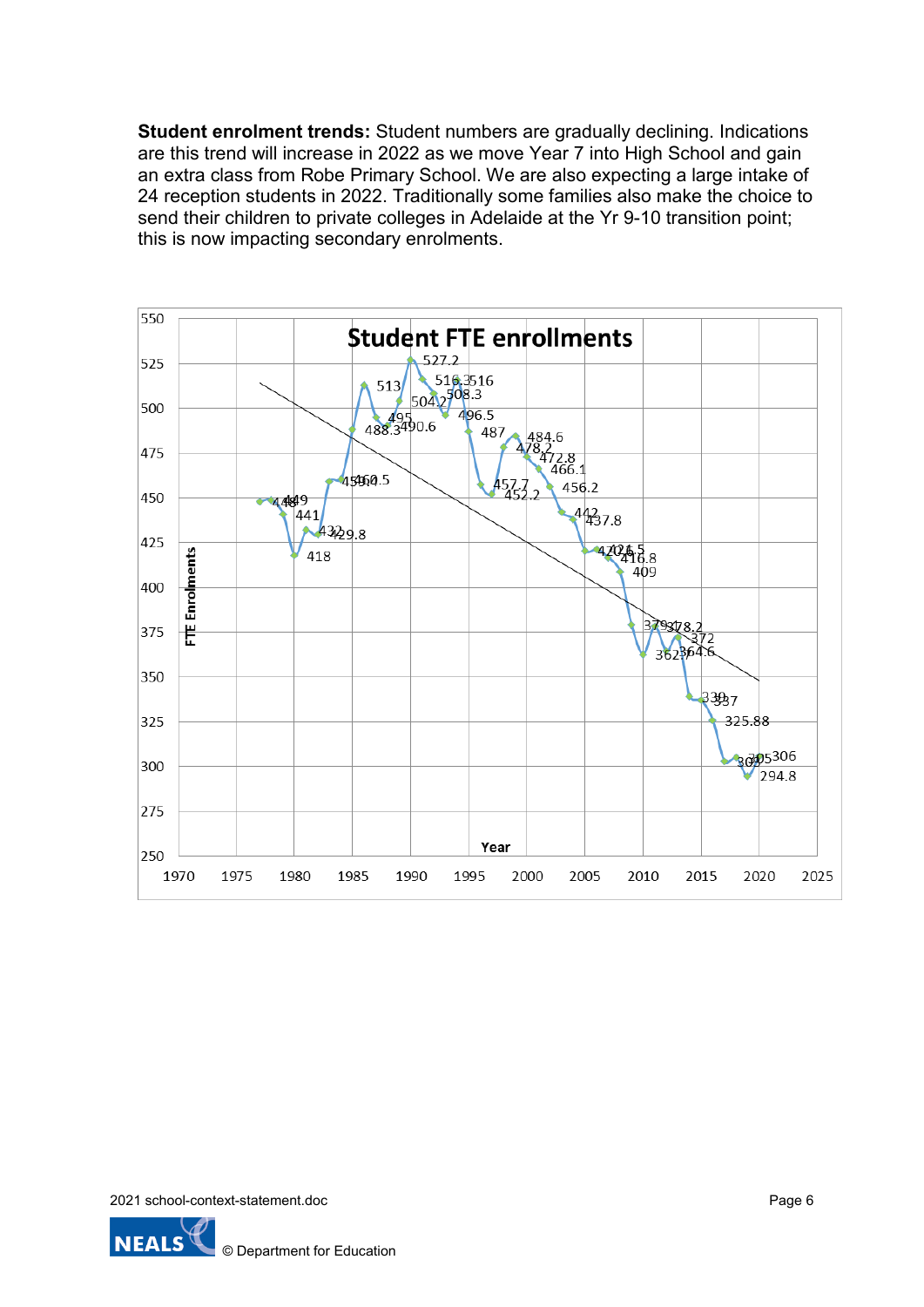### **Staffing numbers (as at February census):**

| <b>Teaching Staff</b>            | <b>FTE</b>    |
|----------------------------------|---------------|
| Principal - Band A-5             |               |
| Deputy Principal - Band B-3      |               |
| Deputy Prinicpal - Band B-4      | 1             |
| Leader - Band B-1                | $\mathcal{P}$ |
| Counsellor - Band B-1            | 0.8           |
| Leader - Band B-3                |               |
| <b>AST02 Leadership fallback</b> | 3.2           |
| <b>Teacher librarian</b>         | 0.8           |
| Teaching                         | 19.04         |

| <b>Ancillary staff</b>      | <b>FTE</b> |
|-----------------------------|------------|
| $GSE - Level 5$             |            |
| SSO - Level 1               | 6.56       |
| SSO - Level 2               | 0.92       |
| $SSO - Level 3$             |            |
| Community Library - Level 2 |            |

• Public transport access: 6 x School Bus services

Stateliner bus service – Adelaide to Mt Gambier

• Special site arrangements: Country Incentives allowances exist for staff

**2. Students (and their welfare)**

### • **General characteristics**

Kingston Community School's student population is relatively homogeneous in terms of cultural background. There are an increasing number of families with a lower socio economic background. Almost half of our students travel to school each day on school buses, either from farming areas or the townships of Robe and Cape Jaffa. Robe Primary School is the only feeder school.

### • **Student well-being programs**

Pastoral Care: R-12 buddy classes, through PLP, home group and nonsubject lessons 10-12. The school has transitioned into One Plans for students at risk. The progress of every student is monitored carefully by homegroup teachers and leaders through wellbeing meetings and the development of safety and risk support plans as required.

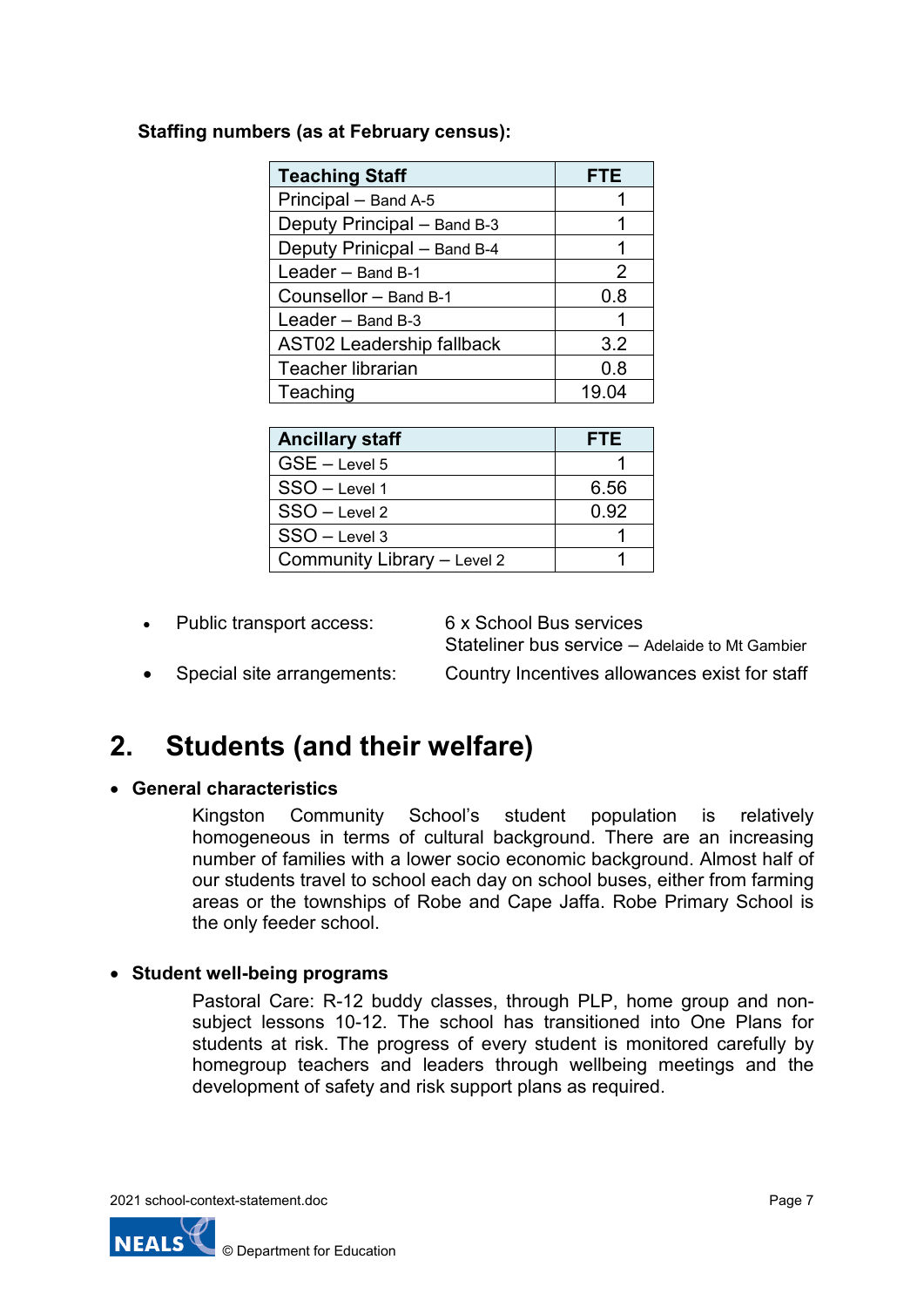### • **Student support offered:**

In addition to the classroom teacher, the school offers further support to students, staff and parents through:

- a. **School Coordinator with Student Counsellor** focus– A counsellor can be accessed by students, staff and parents and the Leadership team take a very 'hands on' approach to student wellbeing.
- b. **SSO's** provide administrative learning and engagement support.
- c. **Visiting professionals and agencies** provide 1:1 support as needed and startegies to classroom teachers, families and leadership.
- d. **Careers Counsellor** The senior school Y8-9 and Y10-12 coordinators are available to support all students with career information and advice.
- e. **Christian Pastoral Support Workers** Part-time PSW can be accessed by students, staff and parents.
- f. **Extensive** 1:1 support is provided to students with an identified disability, students in need of wellbeing support, Headspace,MIND, intensive learning programs such as Quicksmart, Minilit and Multilit and for students not meeting the SEA.

#### • **Student management**

Kingston Community School is a safe, caring and orderly learning environment. We believe it is important that students learn to manage their own behaviour. Therefore we aim to:

- a. provide a safe environment that allows students to learn and teachers to teach
- b. promote the learning of socially acceptable behaviour
- c. support students to develop startegies to be able to co regulate and self regulate

We spent considerable time in 2016-17 reviewing our policies and guidelines. In 2018 we launched our new Code of Conduct based on extensive consultation. Students are guided by the code of conduct based on our school values of Personal Best, Respect, Honesty, Friendliness and Responsibility and our Student Behaviour Management Policy. The school subscribes to the philosophy of restorative justice. Consequences for not complying with agreed behaviour codes include Time Out of Class, Buddy Class Room, Yard service, Yard Isolation and Department Suspension and Exclusion Procedures. Staff manage students' behaviour with the support of peers, leaders and families. The school has also started utilising the ideas and startegies being promoted within the new Department Behaviour Support Toolkit.

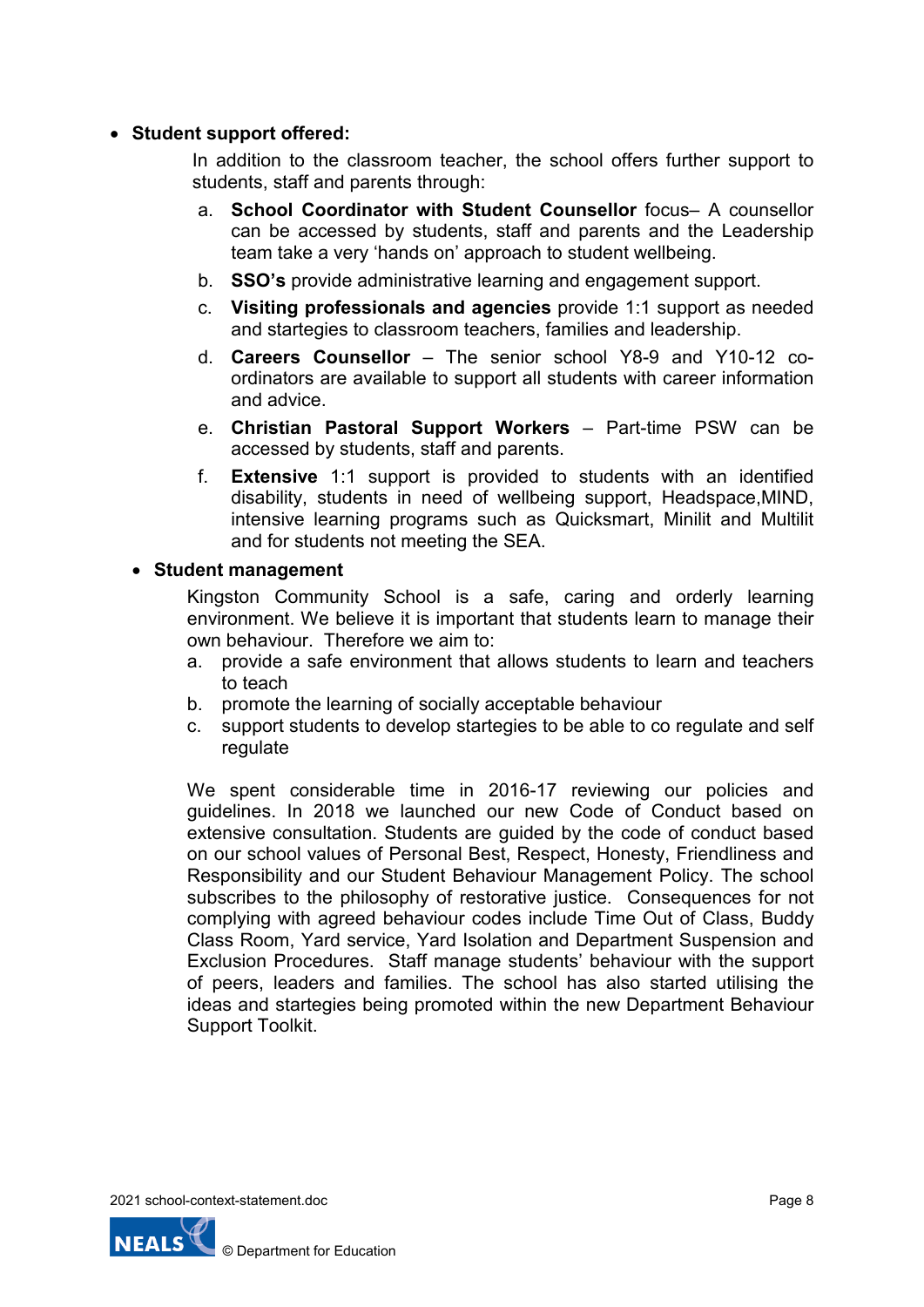### • **Student government**

### **Senior Student Representative Council (SRC).**

The Student Representative Council is a student committee comprising students from the Secondary school. The aims of the Student Representative Council are:

- a. To provide students with the opportunity to participate in decision making and democratic representation in school and student issues.
- b. To provide students with the means to develop their leadership skills and broaden their knowledge of meeting procedure and running of our school through student participation.
- c. To provide the students with a body through which they can present their ideas, point of view on issues affecting students.
- d. To provide staff and Governing Council with a student perspective on issues
- e. To raise money through various activities in order to purchase items the students decide will benefit the school.
- f. To help charitable organisations through their fund raising activities.
- g. To become involved in the community with local activities
- h. All decisions of the SRC are subject to ratification by the Principal.
- i. Students from the SRC are nominated to serve on committees and representatives are chosen to participate on a range of whole school committees

### **Junior Student Representative Council (SRC)**

Junior Student Representative Council is a group of R-7 Students who meet and look at issues raised as a result of class meetings. Each class elects representatives. A President, Vice- President and Secretary are elected from the Year 6/7 students. Students develop the following skills:

- a. an awareness of issues which affect them
- b. meeting procedures, including reporting back to classes, or bringing issues to meetings
- c. listening skills
- d. an awareness of how they can contribute to change within their school
- e. personal confidence

#### • **Special programmes**

Refer to Curriculum Handbook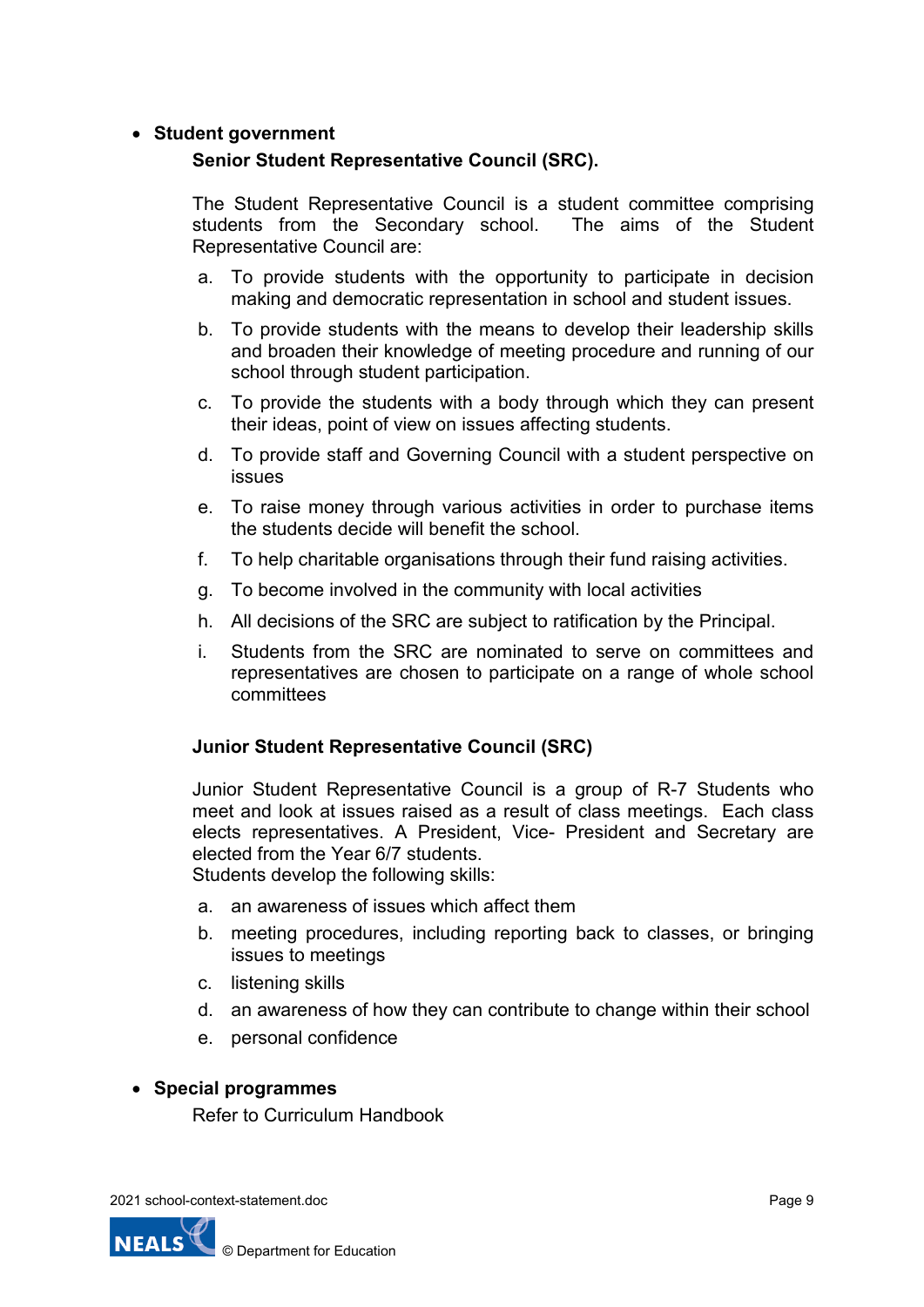# **3. Key School Policies**

### **Contextual Influences:**

Kingston Community School is a geographically isolated school.

- $\bullet$  It is an R 12 school in a rural area with an enrolment of approximately 300 students. One R – 7 feeder school is located at about 44 kms South.
- Kingston Community School is 110 kms from a major centre, 163 kms north of Mt Gambier and 300 kms south of Adelaide
- Many Year 12 school leavers continue with tertiary education or seek employment outside the town. Other students choose careers in local fishing, farming, vineyard, construction, servicing, hospitality and retail sectors.
- There is a low turnover of staff but natural attrition through retirement. In 2021 we have a good mix of experience and youth. The Leadership Team are all on one-year tenure but have all had experience in Leadership. As a team there is shared leadership and often teachers with expertise assist with leadership and management across the school.

We have a commitment to ensure that:

- our school curriculum and teaching methodologies pedagogies are current and engaging
- our students have the skills to gain employment in a wide range of career areas and participate fully in community life.
- our student achievement levels meet parent's expectations.

### **Our policies place emphasis on:**

- catering for the educational, social and emotional needs of all students
- continuous pedagogical improvement
- monitoring student progress
- quality school resources and facilities
- community, industry, and family involvement with school programs.

### **Core Business**

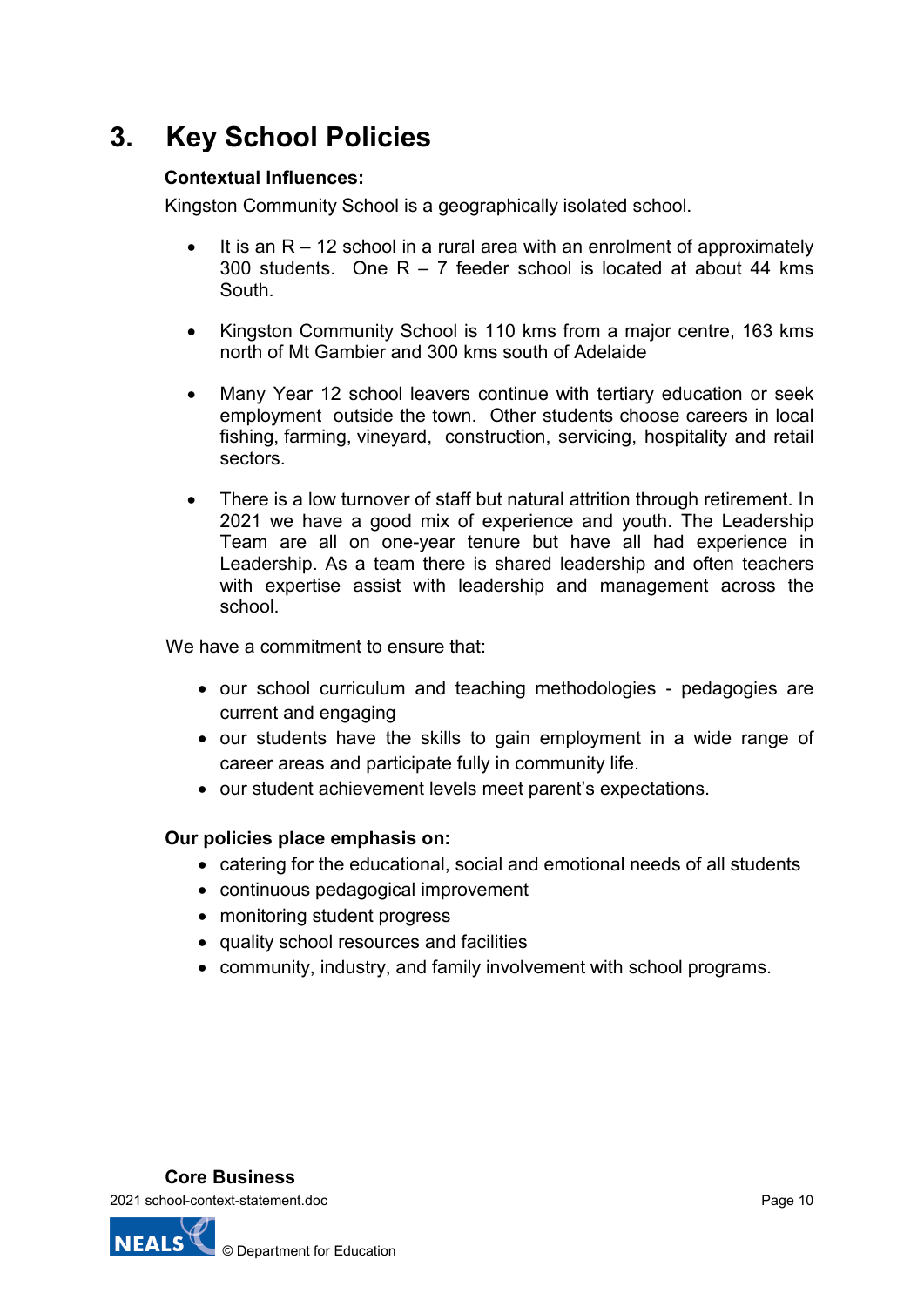Kingston Community School seeks to provide a balanced and challenging curriculum to all students supported with a range of extra curricula activities.

Students at Kingston Community School are required to undertake the areas of study prescribed in the Australian Curriculum, increasingly tailored from Year 9 to the students' interests, contexts and available resources.

We seek to develop every child's potential to the full, through the provision of expert teaching, an engaging and relevant curriculum, harnessing the resources of the community and ensuring students are on a pathway to rewarding employment and meaningful civic life.

### **School Curriculum**

Kingston Community School encourages young parents and grandparents, to bring their babies into school to join our Baby Bounce program. From there, children transition into our Playgroups in Schools (PinS) program, using school spaces, school resources and school staff.

Kindy to Reception transition is facilitated by joint teacher, student and family activity. In 2021 the Kindy is run from the school every second week on a Friday morning. This allows curriculum information, ideas and pedagogies to be exchanged between staff.

The school organisation reflects two broad stages of student development; Year R-6, and Year 7-12, with Yr 7 students undertaking a mostly secondary timetable, which will bode well as Year 7 transitions to secondary schooling in 2022.

AC courses are offered at R-10 and pathways through 10-12 are based on the South Australian Certificate of Education (SACE). German is offered R-12 and an Agriculture Program compliments Science and HASS education 7-12.

In 2021 the Challenges of Practice in our site improvement plan are:

- To develop teacher knowledge of multiplicative thinking/pedagogy then we will improve student achievement.
- Educators to collaboratively develop and implement a differentiated pedagogical approach and commitment to teaching reading comprehension/instruction across R-12 in all curriculum areas
- For educators to explicitly teach writing conventions and authorial choices across all curriculum areas to improve student achievement

Teachers have ambitious goals and targets for student learning and growth.



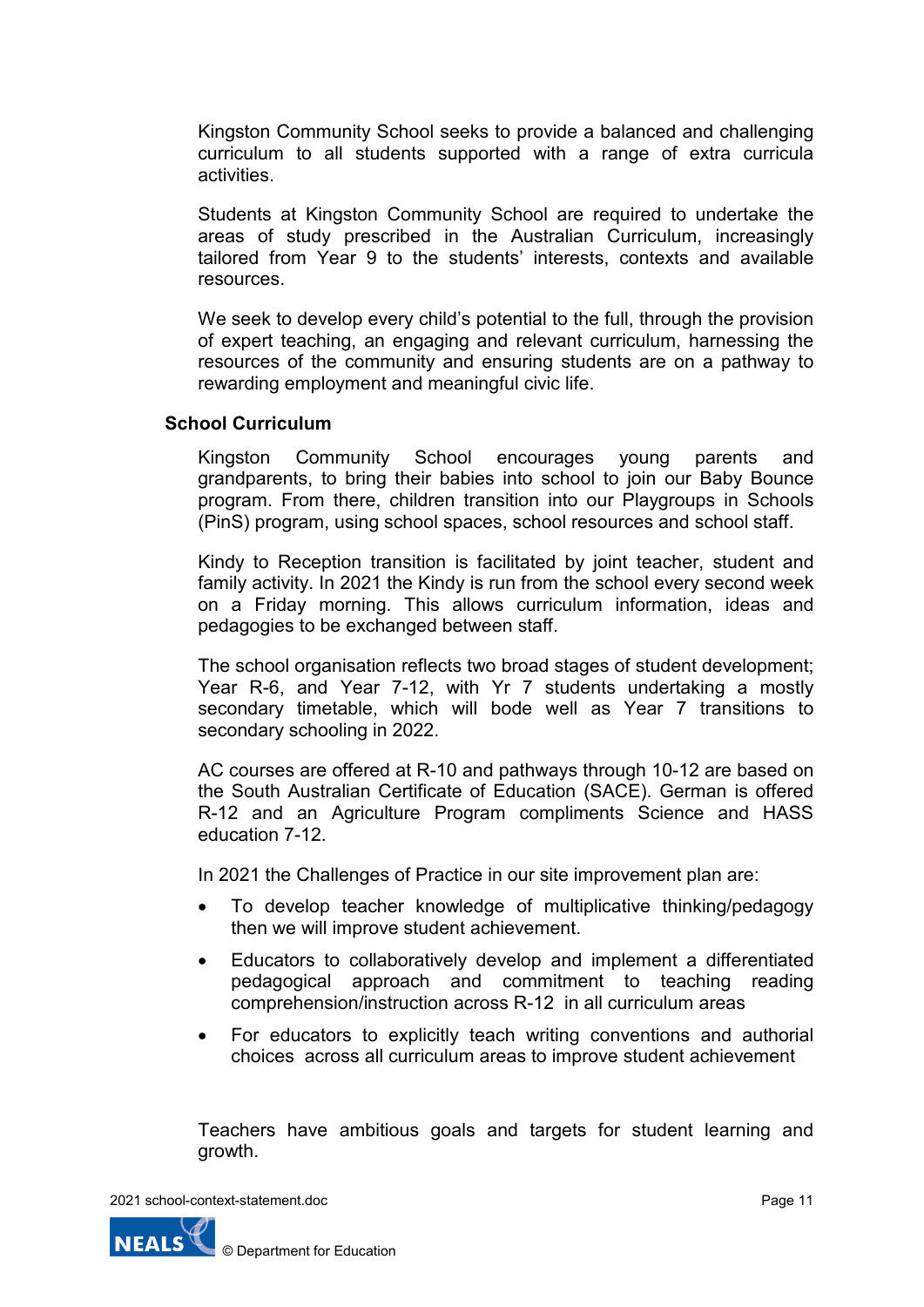Teachers will also continue to have focus on all the AC General Capabilities and cross curriculum priorities.

Opportunities exist for student learning experiences using a wide range of current teaching methodology, enhanced by ICT. Students are grouped together in classes largely based on age, but also according to a range of needs and interests, with links being made between home groups and lesson groups.

Specialist teaching areas, specialist teachers and resourceful budgeting facilitate learning right from Reception, with student access to Science, Agriculture, Specialist Arts, PE teachers and rooms and sports facilities.The school works with other alliance schools to deliver a range of quality VET programs both on site and regionally. In addition, visiting music teachers and use of distance education technology, ensure student access to a diverse, engaging and personalised curriculum.

Improved curriculum development and improved pedagogical practice is promoted and facilitated through a Performance Development Process. The school places great emphasis on teacher development, mentoring young staff and encouraging leadership the development of leadership in more experienced staff. Staff have opportunities to meet in small teams and in section of school groups, to prepare units of work, analyse results and monitor progress. Teachers self-assess against teacher quality frameworks (TfEL) and National Standards (APST).

#### **Student Achievement**

The learning needs of students are addressed through teacher's specific knowledge of the students. Teachers analyse data at the commencement of the school year and throughout the year to monitor progress and to direct teaching and learning. As staff become more agile in our response to student data this is reflected in changed teaching styles. They work collaboratively to document teaching strategies they will use at the class and individual level and then report back on their successes and what needs to change. Different waves of intervention address specific needs and One Plans are used for students in identified cohorts. The school is moving towards every child having an agile plan of improvement. In our community setting, students are well known to the teachers and many students meet the same teacher in various years of schooling. Home group teachers monitor student progress and engagement. A 'traffic light' system is used to monitor student's achievement.

Student achievement at our school is verified and confirmed through AC achievement moderation, Literacy and Numeracy testing at Years 3, 5, 7 and 9, Running Records (Year 1 and 2 reading), PM Benchmarks , SACE

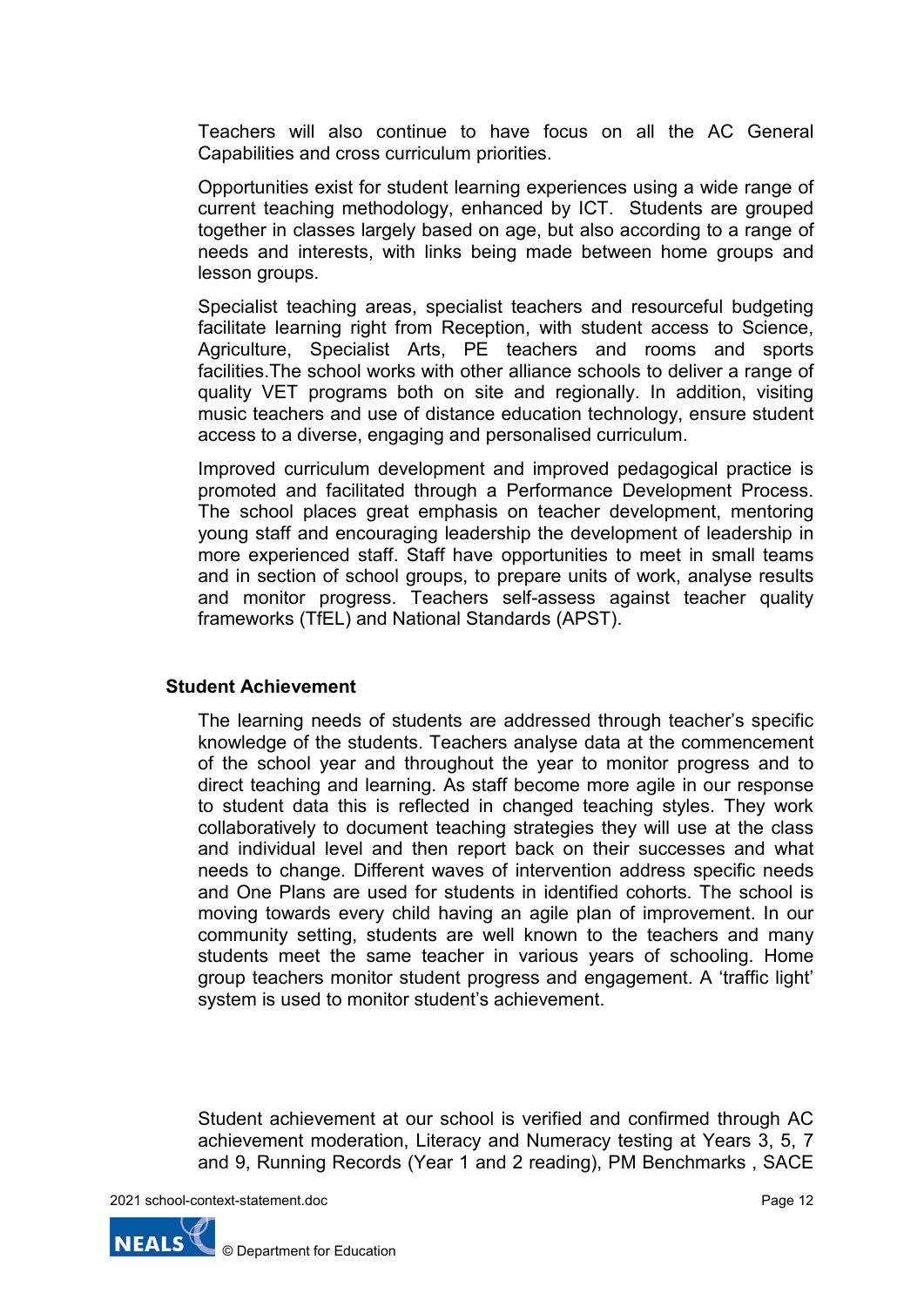results, PATr & PATm, Phonics testing (Year 1) and AECD data. Other forms of assessment are also used by teachers and students, both formal and informal. Teachers encourage goal setting and self-assessment to involve students in improvement.

School reporting procedures ensure that parents receive detailed formal information about student achievement at specific times during the year, and are also given the opportunity to provide parent feedback. (see Assessment Policy). Students receive equivalent grades from Reception to Year 7 (Excellent, Good, Satisfactory, Partial, Minimal) and A-E grades in Years 8 to 12.

Visiting specialist school support services can assist with the identification of some specific educational needs of students, and Special Programs enable particular groups of students to consolidate skills at individual levels.

### **Vocational and skills taught and consolidated through:**

VET in SACE.

Some senior students are involved in Australian School Based Apprenticeships

### **Extra-Curricular Activities include:**

SAPSASA and SASSA sport, Yr 7, 8, 9 &10 camps, Year 10 Innovations Day activities, Pedal Prix, SE and Adelaide Music festival, Show teams led steer and sheep programs, Instrumental Music, sports carnivals, community events, SRC leadership activities, Anzac Spirit and STEM ambassadors and STEM Uni connect programs.

#### **School Priorities in 2021:**

Quality teaching with a focus on site improvement goals that align with the Department Strategic Plan that are underpinned with sound strategies and action plans. Self-assessment, personal growth, Literacy and Numeracy, Diferentiation and Brightpath.

Recent key outcomes:

Refer to schools annual report

## **4. Curriculum**

Subject offerings:

#### **R-7 Curriculum**

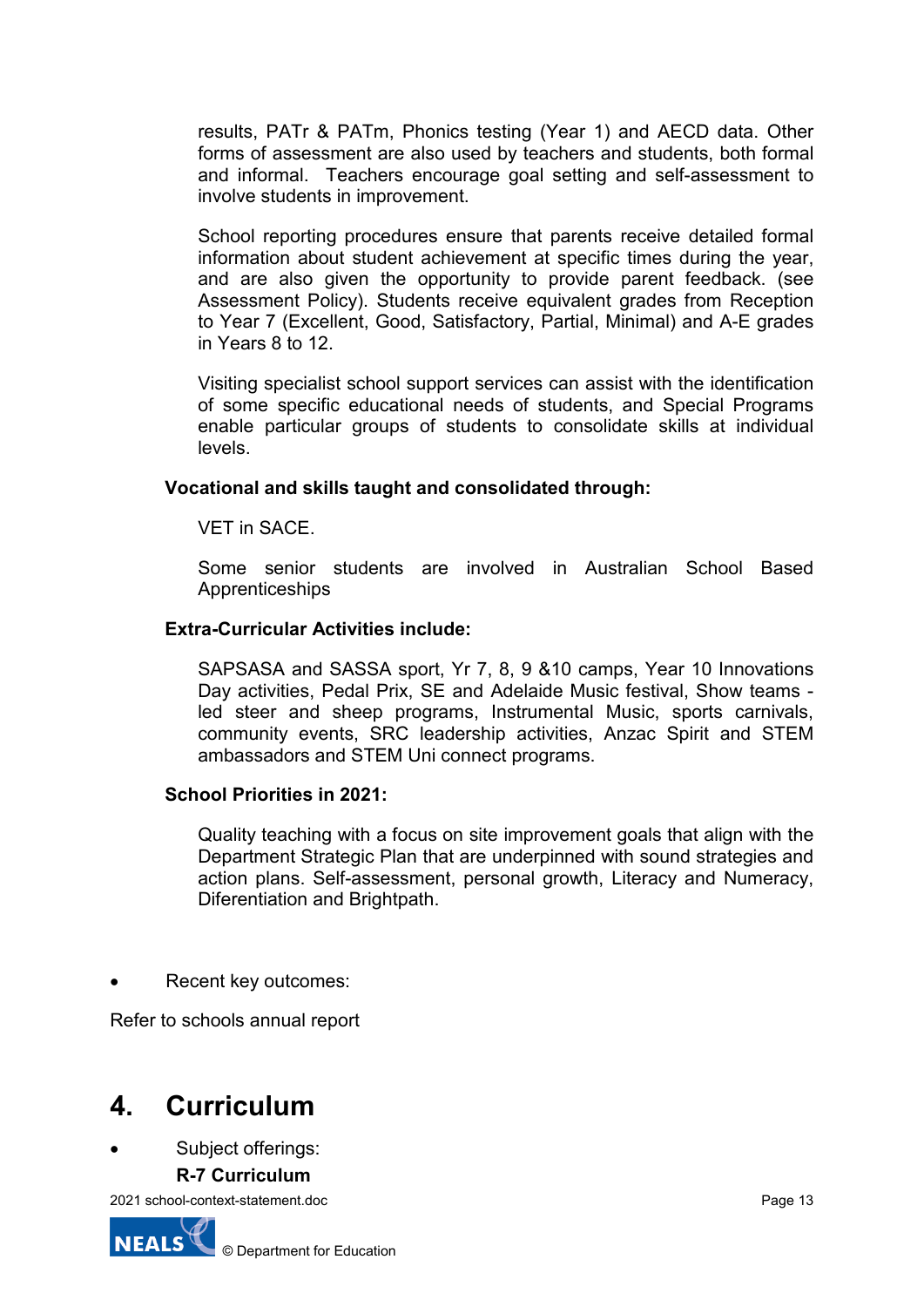Kingston Community School curriculum covers the broad areas as follows:

- English, (Reading, Writing, Spelling, Listening and Speaking) Handwriting.
- Language other than English, (German).
- Mathematics.
- Science.
- Health and Physical Education, (Physical Education, Health Education)
- Humanities and Social Sciences (See AC for Details)
- The Arts (Visual Art –Year7, Music Year 7 specialist subject, Drama, Media Arts).
- Technologies (Design and Digital)
- Special Education support is available for identified students in mainstream classes.
- Special programs for small student groups with special needs are offered when possible.

### **Joint programmes**

- Robe Year 6/7 students participate in a transition programme during Week 7 of Term 4.
- In 2021 they will participate in an over night camp based in Robe which will support the transition to High School program.
- Kindergarten students participate in a school visiting programme over several months and continue to do this even though the Kindy is on site every second week.
- Senior students join regional VET programs.
- Open Access students join state wide classes.
- Year 10 students join with other schools in the Region for career innovation days.
- The school works with many community groups and agencies.

### **Middle Schooling (Years 6-9)**

The curriculum and organisation of years 6-9 aims to develop academic knowledge, social skills and a healthy lifestyle.

Students in this pre and early-adolescent phase have particular needs and characteristics. Classroom organisation and methods aim to address these needs by having:

Mixed ability classes that generally stay together for most of their time.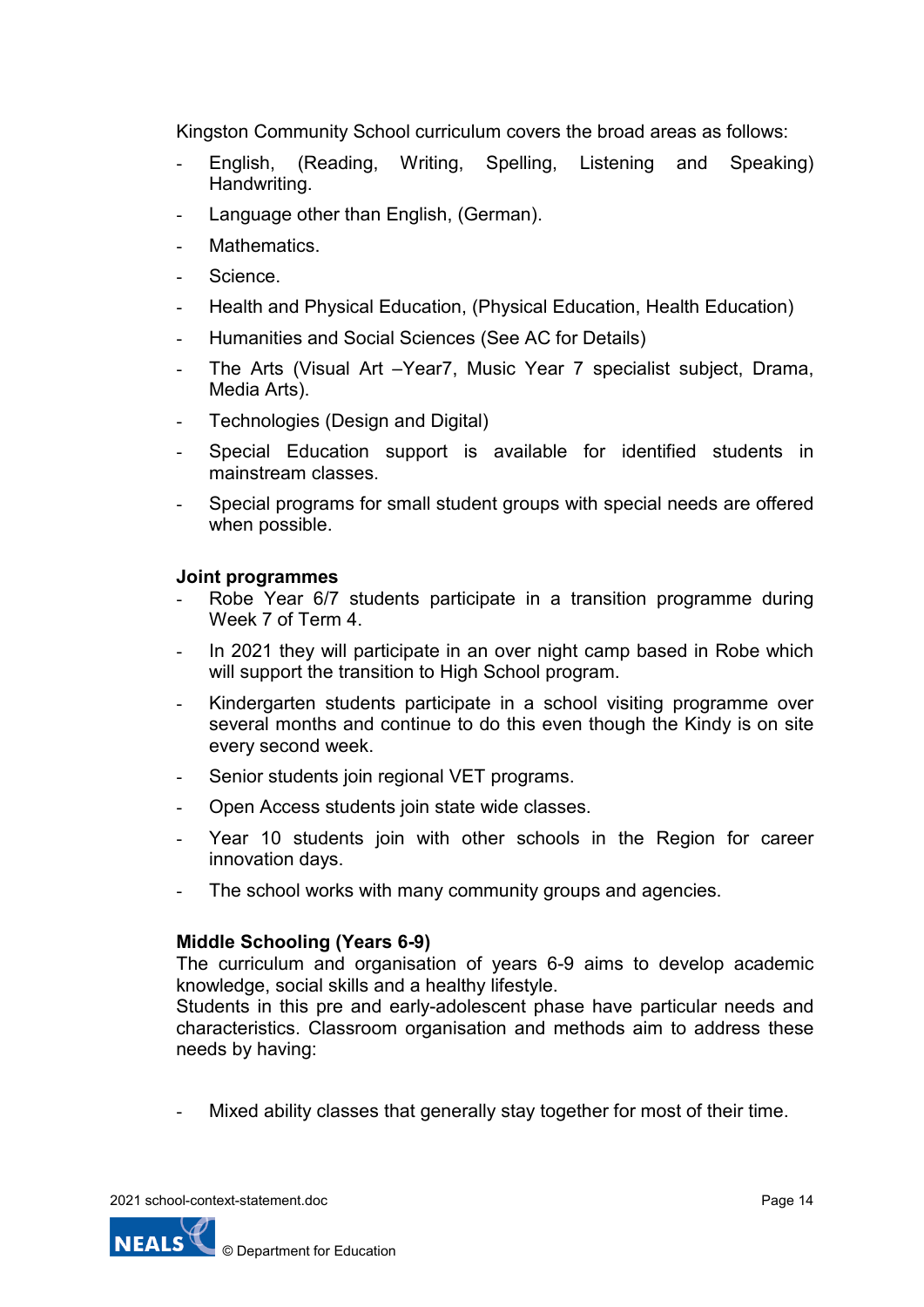- A number of "core" teachers responsible for a significant amount of individual student class time to provide consistency and support where possible.
- A safe, caring environment for students to consolidate organisational and interpersonal skills.
- Recent curriculum changes have seen less choice at Year 9 so students have more time to make better informed decisions.

### **Year 8/9- All Areas of Australian Curriculum**

English, Mathematics, Science, HASS, Physical Education and Health, Technology, Languages - German, the ARTS- music and visual art and they additionally study Agriculture.

### **Year 10**

Students study English, Mathematics, Science, HASS, PE&H, PLP and two other subjects from a number on offer, eg Information Processing and Publishing, Art/Design, Agriculture, Home Economics, Music, German, and Design Technology.

Personal Learning Plan (PLP) is a compulsory introductory subject to the SACE.

### **Year 11**

The following subjects are offered and run dependent on student choices each year.

Art/Design, German, Modern History, Workplace Practices, Child Studies, Food and Hospitality, Agriculture, Biology, Chemistry, Furniture Construction, Range of Mathematics, Physics, Welding and Fabricating, Information Processing and Publishing, Physical Education and English, a range of VET pathways are offered.

## **Year 12**

The following subjects are offered and run dependent on student choices each year.

Visual Arts Studies/and Design, Modern History, English Communications, English Studies, Child Studies, Food and Hospitality, German, Community Studies, Agriculture, Biology, General Maths, Chemistry, Furniture Construction, Physical Education, Physics, Mathematical Methods, Specialist Mathematics, Welding, Workplace Practices, Information Processing and Publishing, Community Studies. A range of VET pathways are offered

## **Open Access**

Senior secondary students are able to supplement a face to face curriculum with Open Access subjects, supported by school tutors if possible.

### **Special needs**

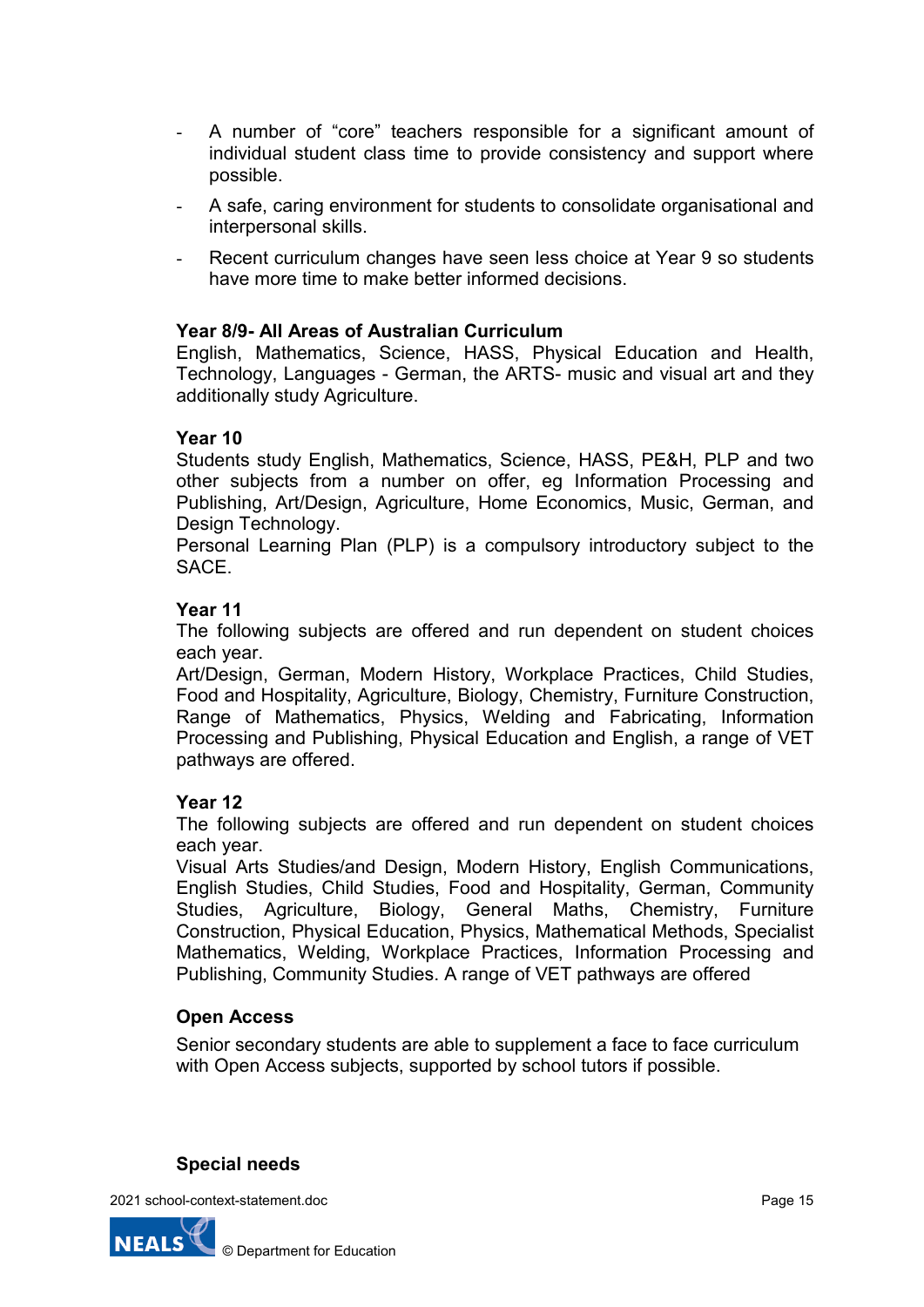SWD support is available for eligible students. Life Skills education can lead to a career with Kingston Supported Employment Services.

Funded in class support is used extensively to better enable student access and success in classroom learning. Student learning support is discussed with parents and documented in One Plans.

### **Special curriculum features:**

Doorways to Construction is currently offered to year 11/12 students.

### **Teaching methodology**

Teachers combine pedagogical content with pedagogical knowledge with the aim of ensuring every child can achieve a C grade or better (Standard of Educational Achievement-SEA). Teachers use formative feedback to respond to student needs and design learning using the TfEL framework. They use peer observation and feedback from students to be able to benchmark against the Australian Professional Standards for Teachers at their appropriate career stage. Emphasis is given to the explicit teaching of Literacy and Numeracy. Kingston Community School has Literacy (under review), Quality Teaching (under review) and Numeracy agreements.

### **Assessment procedures and reporting**

R-12 reporting procedures include formal reports and parent interviews consistent with Department policy and guidelines. Formal reports are provided twice per year and interviews are also offered twice yearly. In addition, parents can request interviews or performance updates at any time. Teachers use formative assessment to support student understanding, so that assessment is not merely 'of learning' but for learning.

### **Joint programmes**

Refer to Curriculum.

# **5. Sporting Activities**

The school has outstanding sporting facilities, including pool, gym, squash courts, netball courts and tennis courts. (see School Facilities). The school also has access to community facilities such as the golf course and the town bowling greens for some activities.

### **Co-Curriculum:**

The following special activities are offered to students throughout the year:

- South Australian Primary Schools Amateur Sports Association (SAPSASA)
- South Australia Secondary School Sports Association. (SASSSA)
- Knock Out Competitions /Athletics Competitions
- School Sports Day
- Interschool Sports Day
- Cross Country Run and Distance Day

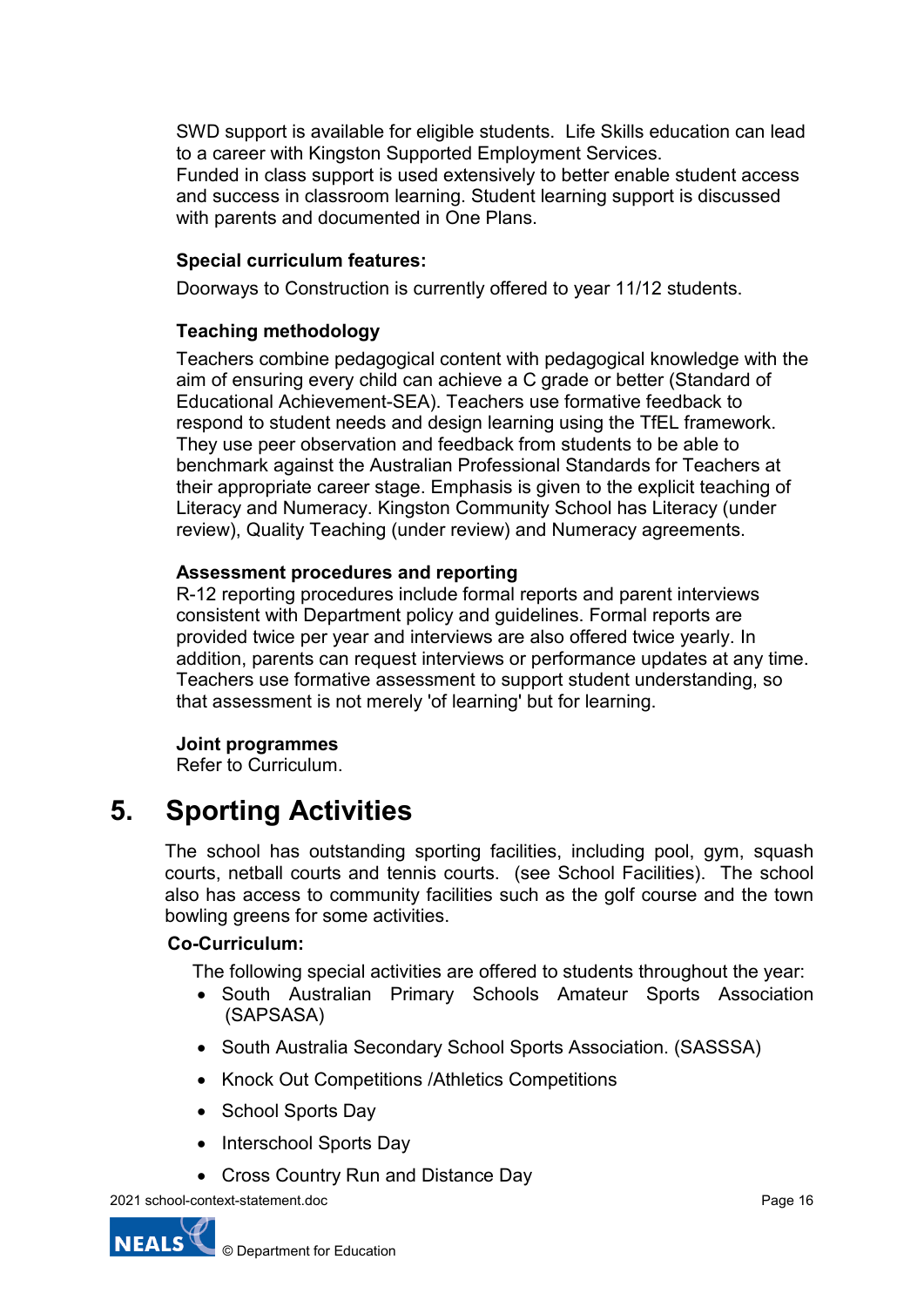- Aquatics
- Swimming Carnival

### **Other Sports**

Students and staff are able to participate in tennis, cricket, football, hockey, netball, golf, bowls, table tennis, basketball, triathlon, dance, aquatics, swimming, fishing and athletics training, both at social and competitive levels.

# **6. Other Co-Curricular Activities**

### **General**

The following special activities are offered to students throughout the year.

- Agriculture Led Steer Competition
- Pedal Prix
- Lions Youth of the Year
- Music Choir, Concert Band, Instrumental Music, Vocal Groups
- Musical Variety Show
- Work Experience
- Interschool athletics carnival
- STEM opportunities
- Anzac Spirit

### **School Camps**

The following camps occur each year:

- **Year 4 and 5** HASS and Environment, Monato experience camp (Murray Bridge)
- **Year 6 and 7** HASS and Environment, Swan Reach – 2-year cycle.
- **Year 8** Canvas Camp – Noorla Yo-long (Rendelsham)
- **Year 9** Aquatics- Murraylands Aquatics (Murray Bridge)
- **Year 10** Work Experience Camp (Adelaide)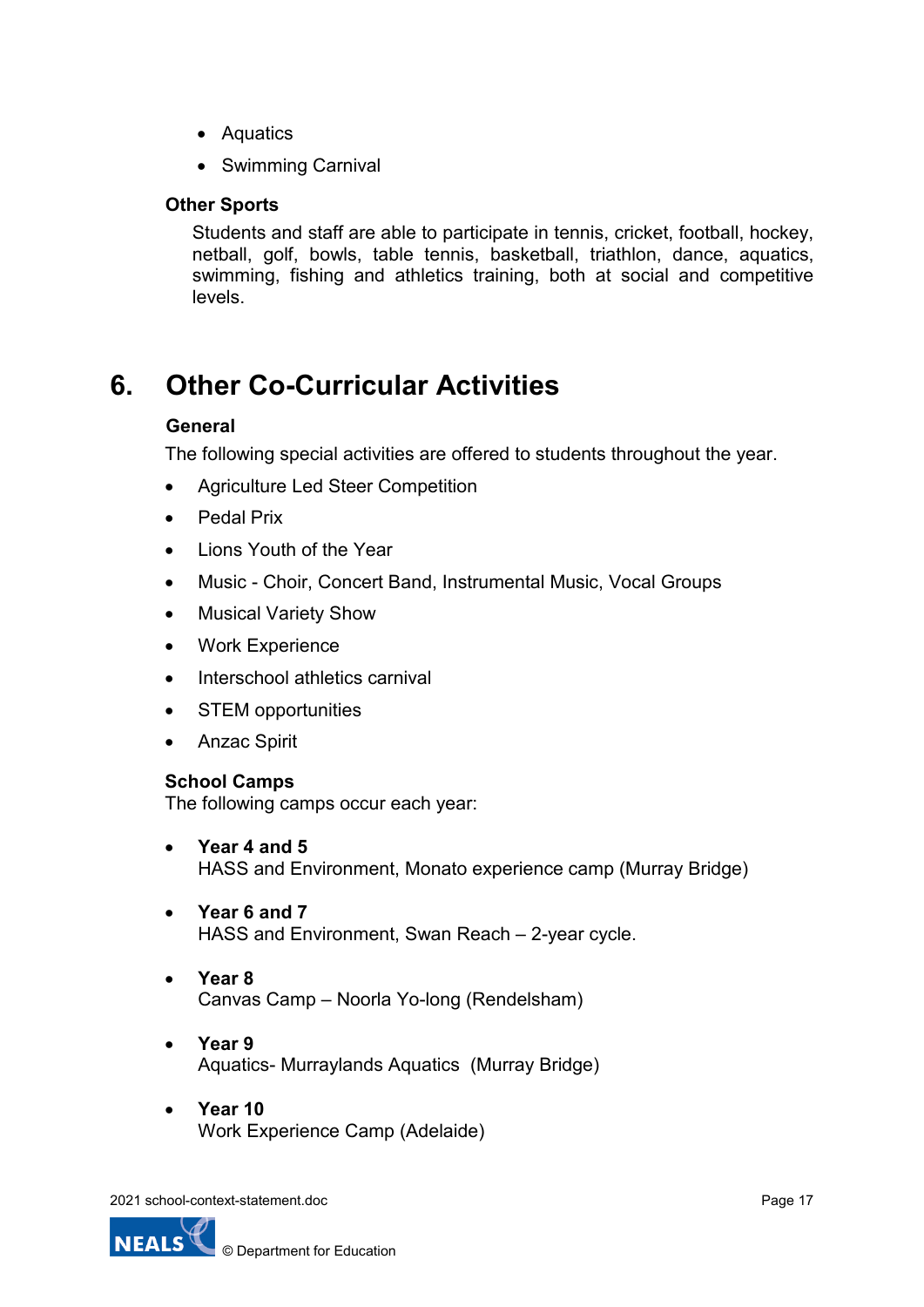### **Special**

- Links between the community and the school are emphasised at Kingston.
- School assemblies are held several times a year to celebrate School Achievements. Special Assemblies include community members and are held to recognise days of local or historical significance.
- The Annual Presentation Night is well supported by families and the wider community.
- Visiting artists and visiting performing groups are often linked to school priorities and curriculum.

## **7. Staff (and their welfare)**

### • **Staff profile**

Kingston has a mix of experienced and graduate staff. The annual turnover of staff is relatively low and we have a very high number of permanent staff, although many work at a part time level due to current work/life arrangements. All staff are qualified in the subjects and sections of school in which they teach. There are extensive opportunities to engage in professional learning activities. Performance Growth and Development of all staff is a high priority and is linked to feedback processes, the schools goals and personal priorities. Staff welfare is monitored though line management meetings and through formal surveys.

### • **Leadership structure:**

The school has a Principal, Deputy Principal, an Assistant Principal and 2 Coordinators. The Leadership team meets weekly. Staff provide leadership to various committees, welfare programs and school activities.

### • **Staff support systems:**

The school has induction procedures for all new staff. Staff teams work together to assist students. Staff are actively encouraged to participate widely in professional learning activities. Staff are encouraged to participate in school change and decision making at levels they feel comfortable with. Curriculum support is provided by section of school teams. Staff are encouraged to network beyond the school. In addition the Department provides an Employee Assistance Progam should the need arise.

### • **Performance Management:**

Performance Management is inclusive of all sectors and individuals within the Department and regular meetings to set staff PDP's are part of the meeting cycle. It is about employees being clear about the school's improvement plan and what their job entails and having a shared and documented understanding of what represents quality and effectiveness in their position.

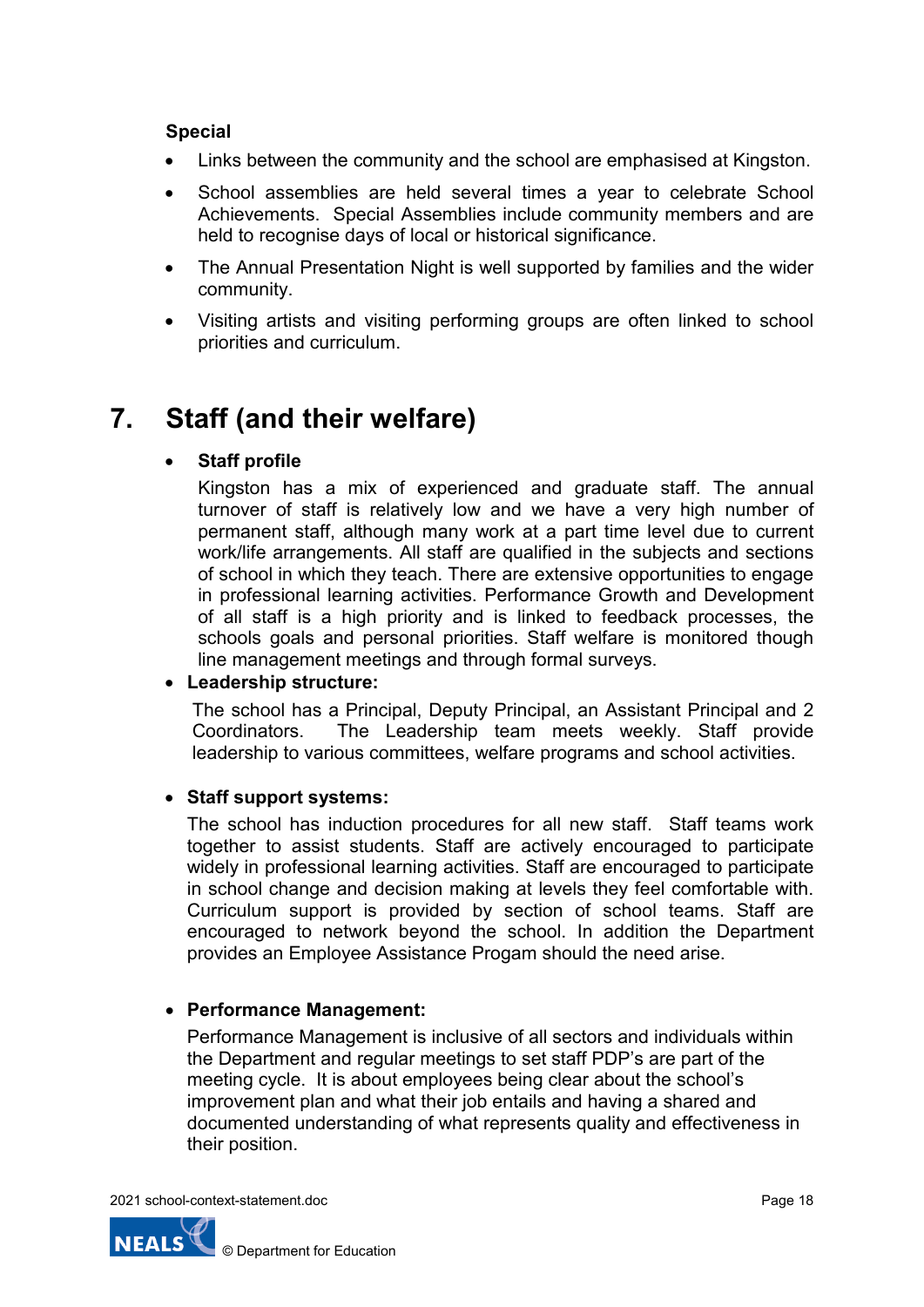Through discussion and feedback processes staff identify both school and their own priorities for professional development and learning. This is inclusive of both personal goals and system and school priorities. It is a collaborative process between staff, their peers and their line manager and emphasizes mutual obligation and accountability. The purpose of performance development is:

- Clarification of work expectations
- Recognition of employee contribution
- Implementation of school and system priorities
- Links professional development to improving skills based on SIP work
- Employee wellbeing
- Leads to improved student learning outcomes and service delivery
- Promotion of a culture of continuous improvement and feedback

### • **Staff utilisation policies**

Specialist staff work in all section of the school. All staff are expected to teach Literacy and Numeracy within their curriculum areas. Tier 2 staffing is allocated to eligible students. Ancillary staff work in the administration area, science laboratory, community library, grounds, and classroom support. Opportunities exist for all staff to negotiate their teaching fields, workloads and responsibilities. Many staff are part time.

### • **Access to special staff**

Staff can refer students to a range of district and regional specialists to assist with student needs. These include Speech Pathologists, Guidance Officers, Social Workers, CAMHS Consultants, headspace, MIND, Aboriginal District Workers, Disability Services Coordinators, and Attendance Officers.

### • **Other**

The Parent Information Handbook, Staff Induction Package and School Policies and Procedures Package are available to assist staff, parents and school visitors.

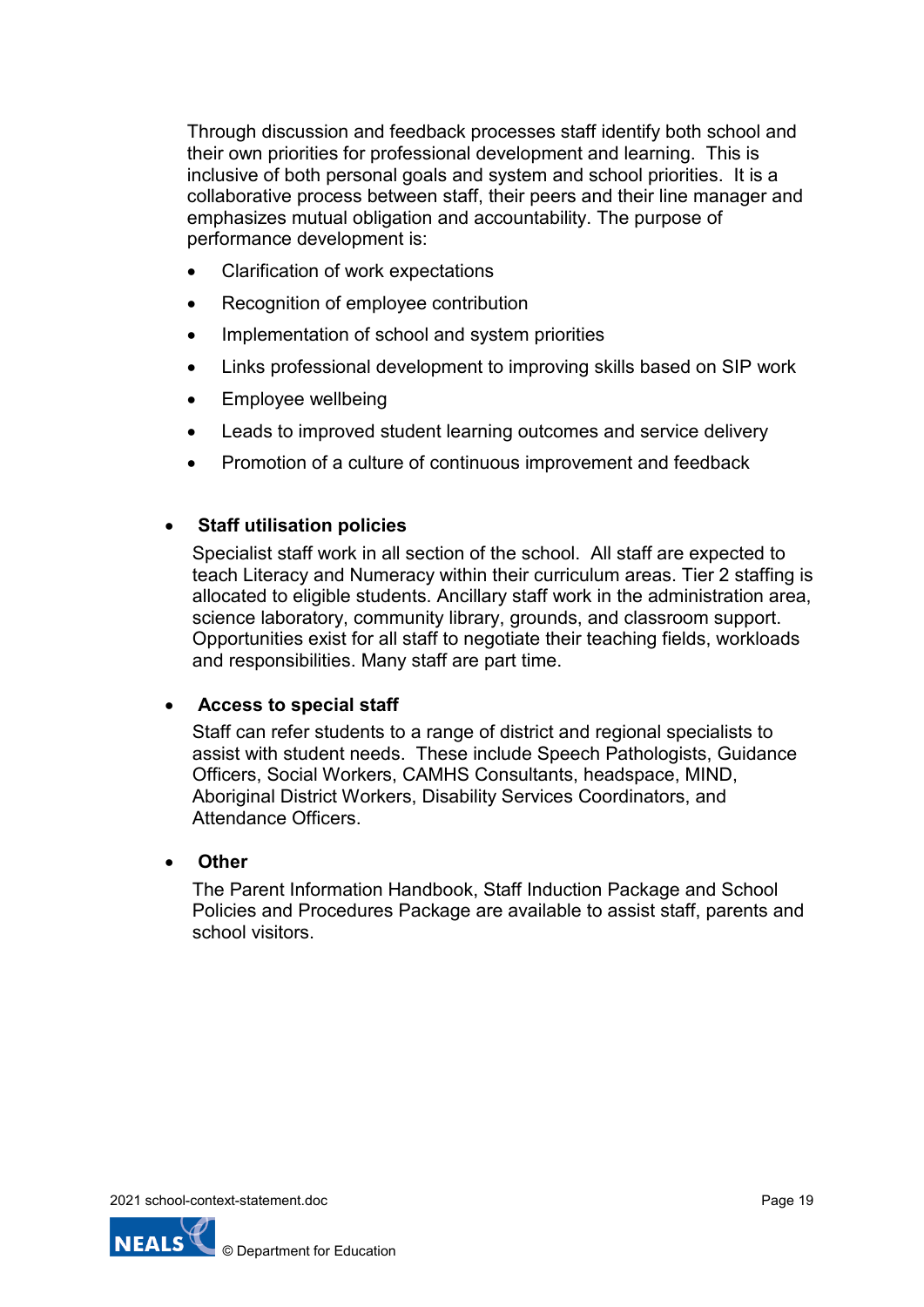## **8. Incentives, support and award conditions for Staff**

• **Complexity placement points:**

No.

• **Isolation placement points:**

No.

• **Shorter terms:**

No.

• **Travelling time:**

For some types of leave.

• **Housing assistance:**

Government housing available.

- **Cash in lieu of removal allowance:** No.
- **Additional increment allowance:** Yes.
- **Designated schools benefits:**

Yes.

- **Aboriginal/Anangu schools: N/A**
- **Medical and dental treatment expenses:** No.
- **Locality allowances:**

No.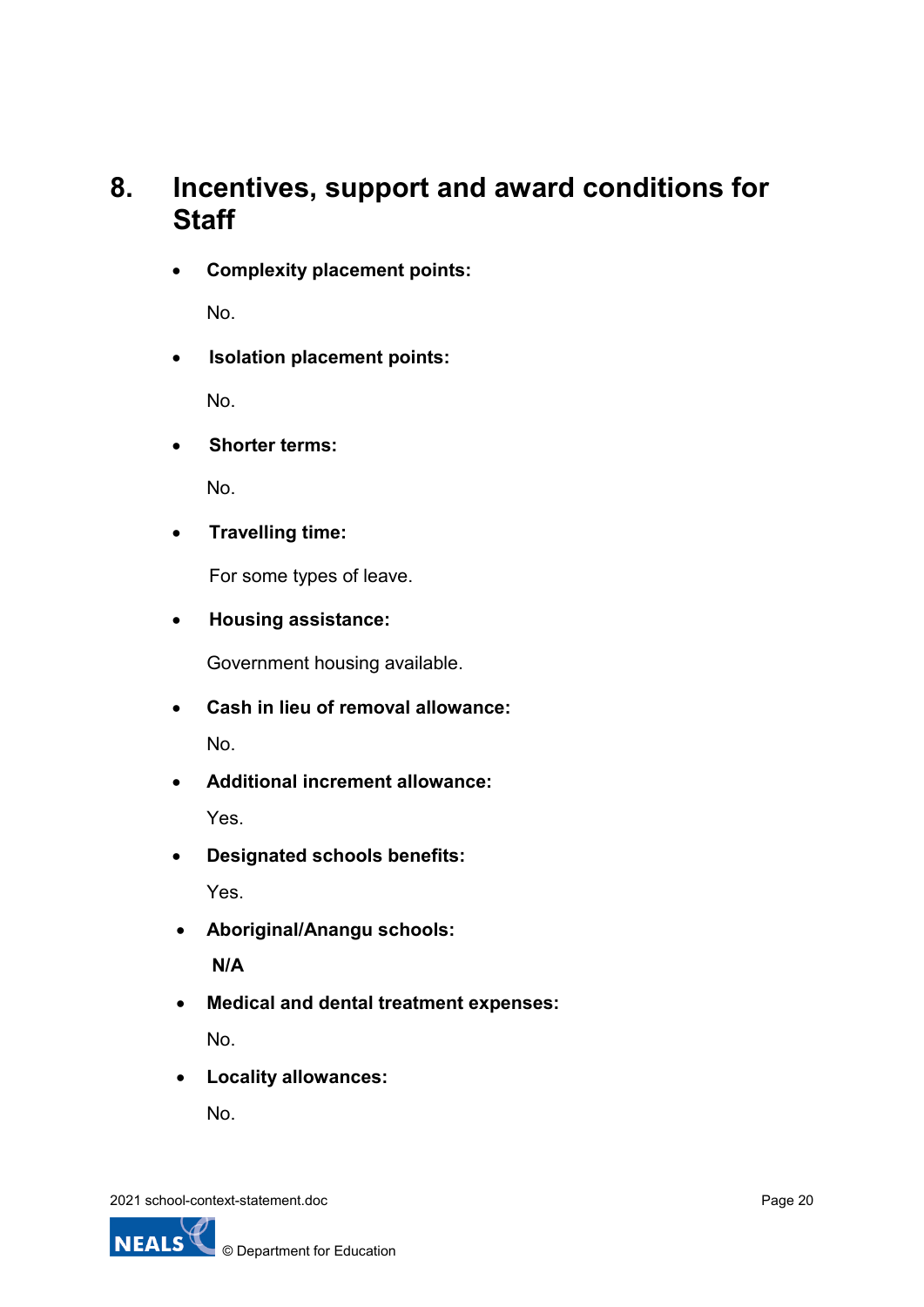• **Relocation assistance:**

Yes.

• **Principal's telephone costs:**

Yes.

# **9. School Facilities**

### • **Buildings and grounds:**

Since 1985, Kingston Community School has been developed at Gall Park, on 10 hectares of land, in a park like setting with a 25 metre swimming pool. The school, although geographically isolated, is an extensive complex, with excellent facilities including a recent \$3.5 million STEM redevelopment and to be completed in July 2021 a \$4 million capiltal works build. They include state of the art home economics space, science laboratories, makers spaces, green room and a comprehensive array of buildings, agricultural land and sporting facilities many of which are shared with the community. Included in the building complex are: spacious well-lit class rooms, a community library, full sized gymnasium, 4 squash courts, drama room, technology workshops, computing space and technology hub, business studies area, administration centre and an Agriculture Learning Centre. Additionally, the school has an Aquaculture facility in a purpose-built facility that is currently unused and requires a redevelopment. The school owns a small bus and leases a government vehicle due to distances travelled. Joint use of the school and community facilities are encouraged. A large oval and 5 netball/basketball/tennis courts, cricket nets and recreational areas are within the school grounds.

### • **Heating and Cooling:**

Air conditioning exists in all areas of the main buildings of the school.

### • **Specialist facilities (see above):**

Other facilities not included above include a school farm. New toilets were also opened in 2019 and were a result of strong student voice to upgrade **facilities** 

## • **Student facilities:**

Student facilities include a canteen, a well-equipped playground, nature play space, Aboriginal garden, large loose parts are and Nature Play, a cultural garden and many lawn areas with shade trees and covered walkways with seating facilities. Outdoor spaces provide shelter from both the sun and rain. Senior students have 2 shaded pergolas with tables and chairs. Booths are located in the science corridor. Yr 12s have a common room.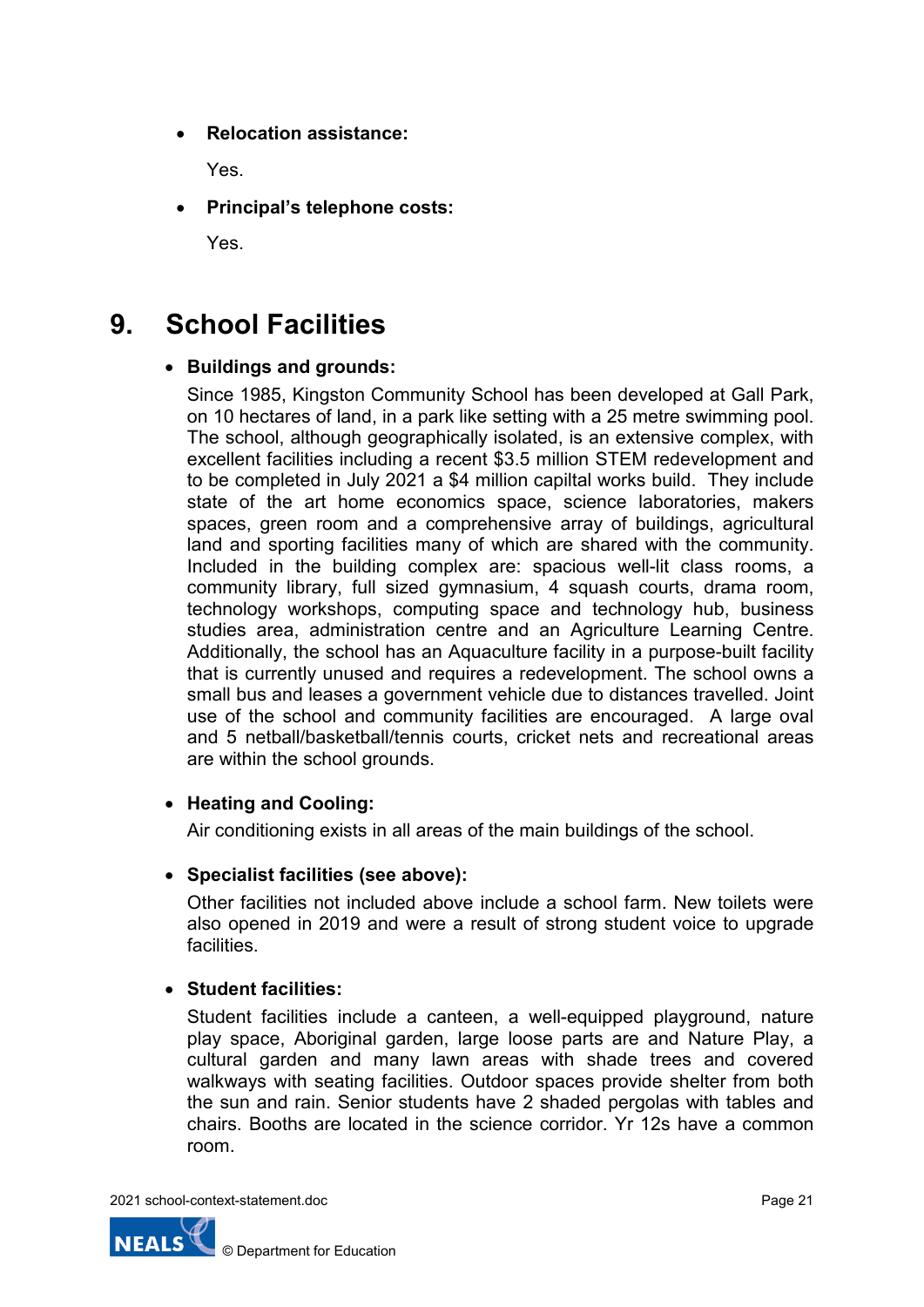### • **Staff facilities:**

Some of the staff have an office space while others share breakout spaces that are designed for flexible use by staff and students. The staffroom area has reverse cycle air conditioning and kitchen facilities. The Community School Library, administration computers and office computers allow all staff to use EDSAS and the Internet. Staff can be issued with a school computer if requested.

### • **Access for students and staff with disabilities:**

Most areas of the school have ramp access. A toilet for disabled people is located in the library. Five areas have sound field systems. Car parking is available for disabled drivers and passengers at the front of the school and in the teacher car park.

### • **Access to bus transport:**

The school owns a 2020 Higer bus. The school have 6 departmental bus runs. The school has access to several private buses if required for hire.

## **10. School Operations**

### • **Decision making structures**

The Governing Council meets twice per term. There are a range of whole school committees which report back to the Governing Council. They include: Finance, Assets, Canteen, Parents and Friends, and Agriculture. The Governing Council also has representatives on other committees including Gall Park Management.

Additionally, the school has central to its decision making processes a leadership team which meets weekly, site improvement planning groups and ICT committees. Staff meetings are held weekly.

There are also a range of staff committees including WHS, PAC, Transition to school and High School and presentation night committee.

The two SRCs meet regularly and some issues arising in those forums are reported back to leadership, staff and Governing Council meetings.

All school committees have terms of reference, with a focus on improvement and have WHS as a standing agenda item. School committees undertake analysis of data, research, consult and build consensus around major change, prior to taking recommendations to staff. This model ensures that decisions are made with a focus on improved learner outcomes.

### • **Regular publications**

School Newsletter, Curriculum Handbooks, Annual Magazine, SENTRAL daily notices for students and SENTRAL broadcasts for staff, email communication for all highly sensitive information, student reports and Facebook for the school community. The school also has an Instagram account.

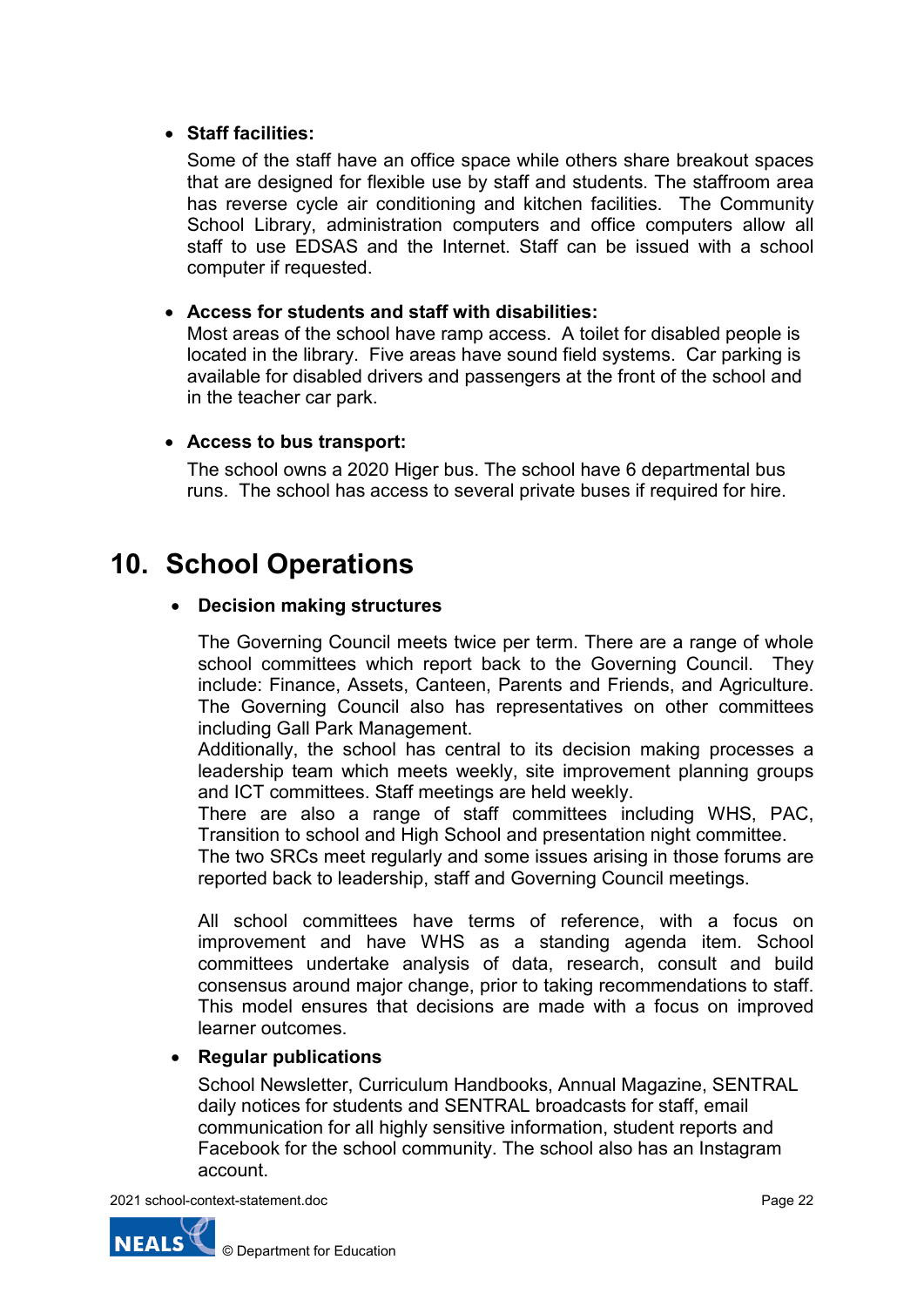### • **Other communication**

Local radio, local newspaper, Parent Information Handbook, parent interviews, annual acquaintance evenings and Open Nights, information sessions, individual subject counselling, class communication systems such as Dojo, diary notes and phone calls.

## • **School financial position:**

See annual report

• **Special funding:** See annual report

## **11. Local Community**

## • **General characteristics**:

Small country town of 1500 people in a wider rural setting of 2000. Farming, fishing, tourism, viticulture, retail and government services are main areas of employment.

### • **Parent and community involvement:**

Parents and friends are most welcome to visit the school to observe operation, attend organised assemblies and presentation nights, to assist with the range of informal and formal activities that require volunteer help or to assist with general classroom lessons. Parents are encouraged to become active members of the Governing Council and School Committees.

The school appreciates and values voluntary help. Some areas where voluntary help is needed include; school library, canteen assistance, sports day, class room support, camp and excursion supervision, working bees.

### • **Feeder schools**

Robe Primary School

## • **Other local care and educational facilities**

Kingston Kindergarten – pre-school and rural care available.

### • **Commercial/industrial and shopping facilities:**

Shopping facilities provide a range of goods, along with banks and the post office. A light industrial complex exists. Motels, hotels, Caravan Park and service stations provide accommodation and meals. ATMs available in the town.